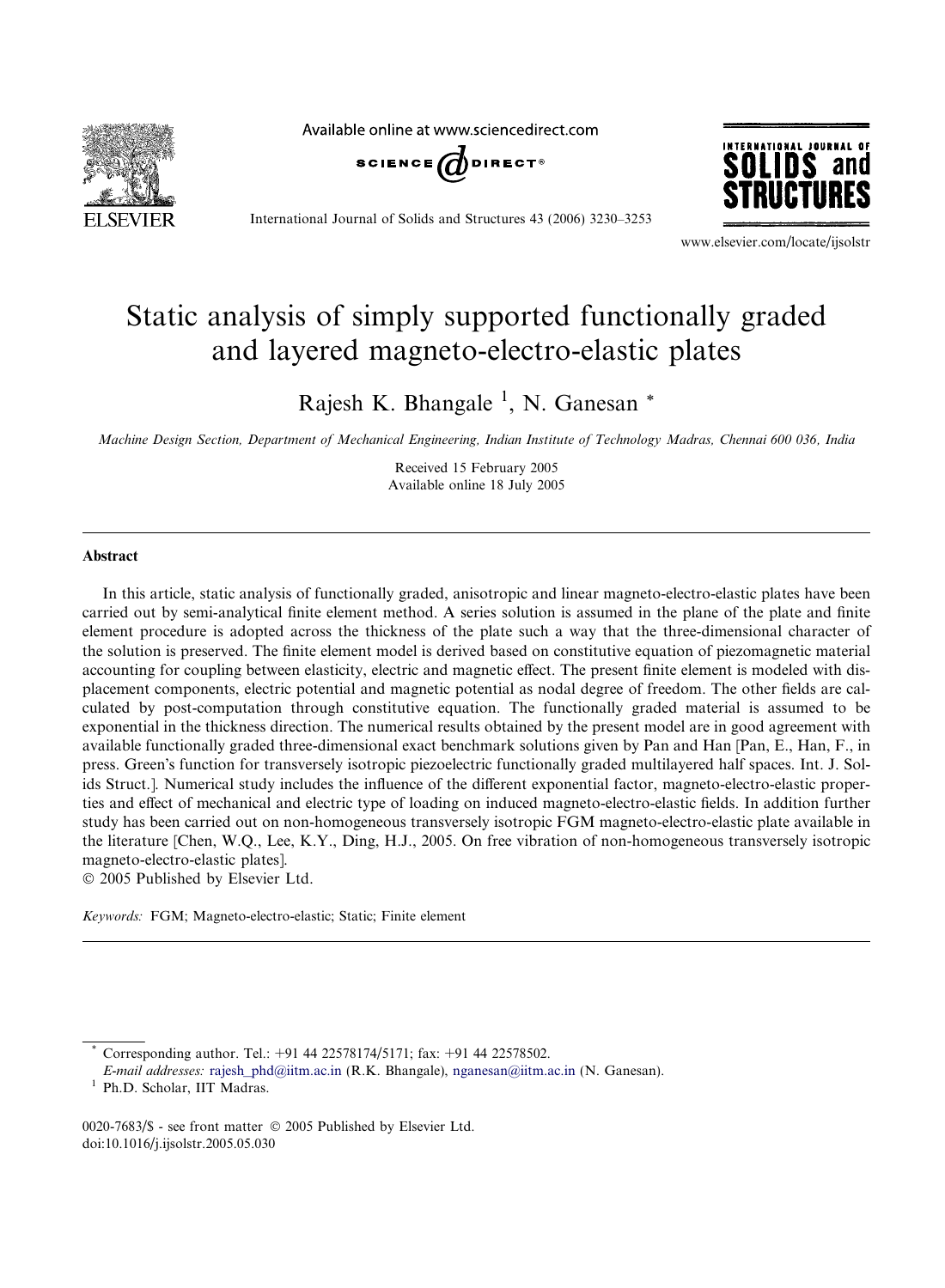### 1. Introduction

Literature dealing with research on the behaviour of magneto-electro-elastic structures has gained more importance recently as these smart or intelligent materials have ability of converting energy from one form to the other (among magnetic, electric and mechanical energy) (Nan, 1994; Harshe et al., 1993). Such materials can exhibits field coupling that is not present in any of the monolithic constituent material. With application in ultrasonic imaging devices, sensors, actuators, transducers and many other emerging components, there is a strong need for theories or techniques that can predict the coupled response of theses so called smart materials, as well as structure composed of them. Studies on static and dynamic behaviour on plates as well as infinite cylinder has been dealt in the literature. Pan (2001) derived an exact closed-form solution for the simply supported and multilayered plate made of anisotropic piezoelectric and piezomagnetic materials under a static mechanical load. Pan and Heyliger (2002) solved the corresponding vibration problem. Piezoelectric and piezomagnetic composites exhibit coupling effect of electric and magnetic fields. In most of the studies these composite materials has been used as layers or as multiphase. The behaviour of finitely long cylindrical shells under uniform internal pressure has been studied by Wang and Zhong (2003) and they conclude that piezoelectric and Piezomagnetic composites in general have the coupling effect which is two orders higher than that of single-phase magnetoelectric constituent materials. Micro-mechanical analysis of fully coupled electro-magneto-thermo-elastic composites has been carried out by Aboudi (2001) for the prediction of the effective moduli of magneto-electro-elastic composites. Li (2000) studied the multi-inclusion and inhomogeneity problems in a magneto-electro-elastic solid. From the literature survey, it is found that only few studies have been reported on magneto-electro-elastic structures by finite element analysis. Free vibration behaviour of infinitely long magneto-electro-elastic cylindrical shell has been studied by Buchanan (2003) by using semi-analytical finite element method. Buchanan (2004) has studied the behaviour of layered versus multiphase magneto-electro-elastic infinite long plate composites by finite element method. Wang et al. (2003) derived the state vector approach to analysis of multilayered magnetoelectro-elastic plates for mechanical and electrical loading. Lage et al. (2004) developed a layerwise partial mixed finite element model for magneto-electro-elastic plate. The studies on non-homogeneous magnetoelectro-elastic structure are less in the literature. Chen and Lee (2003) adopted state space formulation to derive equations for non-homogeneous transversely isotropic magneto-electro-elastic plates. According to Chen et al. (2005), like other advanced material the functionally graded magneto-electro-elastic structures will be appear soon and they carried out free vibration analysis of non-homogeneous transversely isotropic magneto-electro-elastic plates.

The special feature of graded spatial compositions (non-homogeneous) associated with FGM provides freedom in the design and manufacturing of novel structures. Still it is great challenges in the numerical modeling and simulation of the FGM structure (Liew et al., 2003; Pan and Han, in press).

Recently Pan and Han (2005) presented an exact solution for functionally graded and layered magnetoelectro-elastic plates by Pseudo-Stroh formalism and they mentioned that their results can serve as a benchmarks for finite element and boundary element solutions of the problem. Hence in the present study, static analysis of functionally graded and layered magneto-electro-elastic plates has been carried out by using series solution in conjunction with finite element approach. In addition the main aim of the study is to evaluate the influence of functionally grading on the mechanical, electrical and magnetic behaviour.

## 2. Constitutive equations

The coupled constitutive equations for anisotropic and linearly magneto-electro-elastic solids can be written as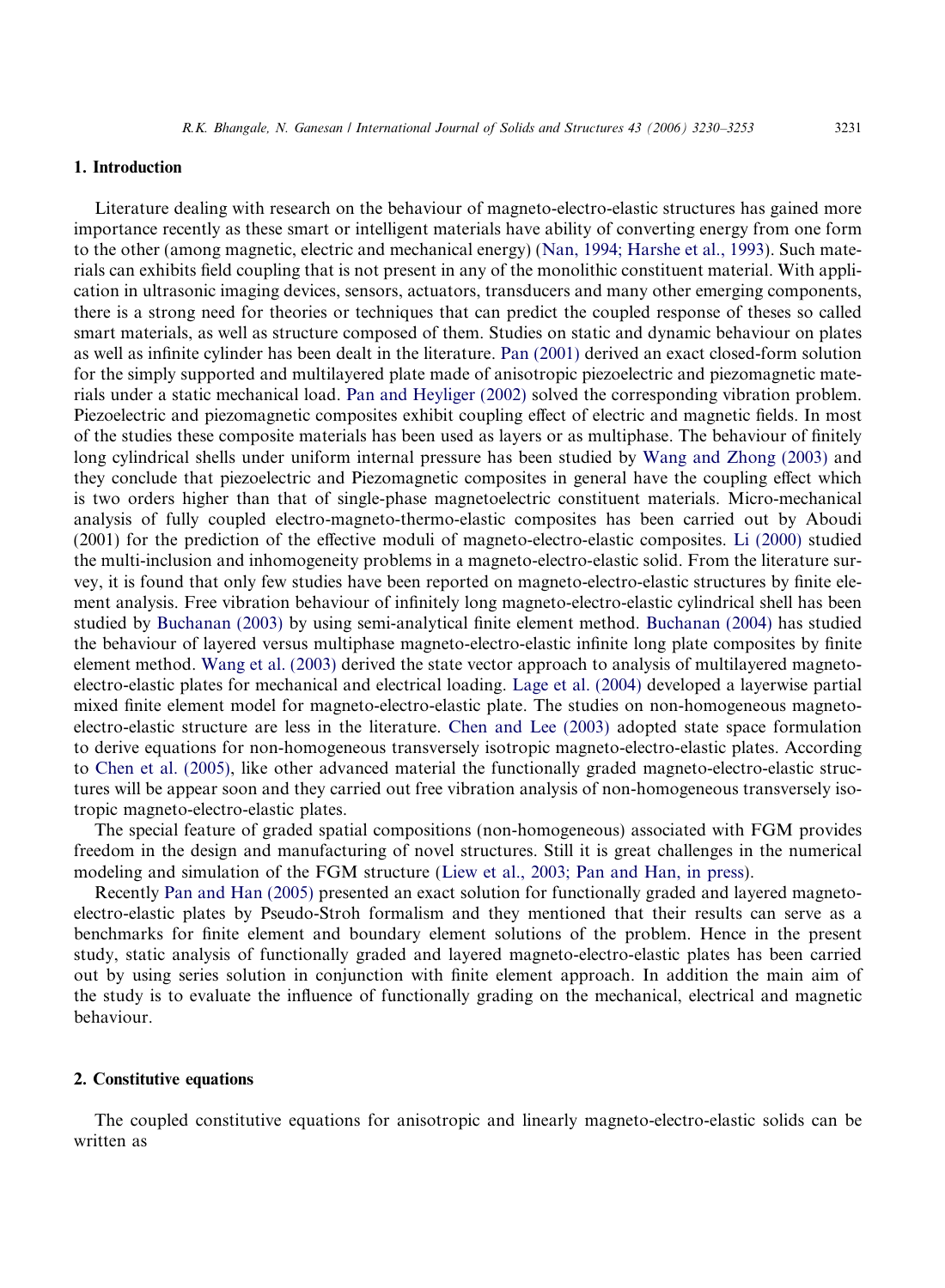3232 *R.K. Bhangale, N. Ganesan / International Journal of Solids and Structures 43 (2006) 3230–3253*

$$
\sigma_k = C_{jk} S_k - e_{kj} E_k - q_{kj} H_k \tag{1}
$$

$$
D_k = e_{jk} S_k + \varepsilon_{jk} E_k + m_{jk} H_k \tag{2}
$$

$$
B_j = q_{jk} S_k + m_{jk} E_k + \mu_{jk} H_k \tag{3}
$$

where  $\sigma_k$  denotes stress,  $D_j$  is the electric displacement and  $B_j$  is the magnetic induction.  $C_{jk}$ ,  $\varepsilon_{jk}$  and  $\mu_{jk}$  are the elastic, dielectric and magnetic permeability coefficients. *ekj*, *qkj* and *mjk* are piezoelectric, piezomagnetic and magnetoelectric material coefficients. Apparently, various uncoupled cases can be reduced from Eqs. (1)–(3). A completely coupled magneto-electro-elastic material matrix, assuming a hexagonal crystal class, for above constitutive equations given below by Buchanan (2003):

| $\sigma_1$     |   | $C_{11}$         | $C_{12}$         | $C_{13}$         | $\boldsymbol{0}$ | $\boldsymbol{0}$ | $\boldsymbol{0}$ | $\boldsymbol{0}$   | $\boldsymbol{0}$   | $e_{31}$           | $\boldsymbol{0}$ | $\boldsymbol{0}$ | $q_{31}$   | $S_1$          |     |
|----------------|---|------------------|------------------|------------------|------------------|------------------|------------------|--------------------|--------------------|--------------------|------------------|------------------|------------|----------------|-----|
| $\sigma_2$     |   | $C_{12}$         | $C_{11}$         | $C_{13}$         | $\overline{0}$   | $\boldsymbol{0}$ | $\boldsymbol{0}$ | $\boldsymbol{0}$   | $\boldsymbol{0}$   | $e_{31}$           | $\boldsymbol{0}$ | $\boldsymbol{0}$ | $q_{31}$   | $S_2$          |     |
| $\sigma_3$     |   | $C_{13}$         | $C_{13}$         | $C_{33}$         | $\theta$         | $\boldsymbol{0}$ | $\boldsymbol{0}$ | $\boldsymbol{0}$   | $\boldsymbol{0}$   | $e_{33}$           | $\boldsymbol{0}$ | $\boldsymbol{0}$ | $q_{33}$   | $S_3$          |     |
| $\sigma_4$     |   | $\boldsymbol{0}$ | $\boldsymbol{0}$ | $\boldsymbol{0}$ | $C_{44}$         | $\boldsymbol{0}$ | $\boldsymbol{0}$ | $\boldsymbol{0}$   | $e_{15}$           | $\boldsymbol{0}$   | $\boldsymbol{0}$ | $q_{15}$         | $\theta$   | $S_4$          |     |
| $\sigma_5$     |   | $\boldsymbol{0}$ | $\boldsymbol{0}$ | $\boldsymbol{0}$ | $\boldsymbol{0}$ | $C_{44}$         | $\boldsymbol{0}$ | $e_{15}$           | $\boldsymbol{0}$   | $\boldsymbol{0}$   | $q_{15}$         | $\boldsymbol{0}$ | $\theta$   | $S_5$          |     |
| $\sigma_6$     |   | $\boldsymbol{0}$ | $\boldsymbol{0}$ | $\boldsymbol{0}$ | $\boldsymbol{0}$ | $\mathbf{0}$     | $C_{66}$         | $\boldsymbol{0}$   | $\overline{0}$     | $\boldsymbol{0}$   | $\boldsymbol{0}$ | $\boldsymbol{0}$ | $\theta$   | $S_6$          |     |
| $D_1$          | = | $\boldsymbol{0}$ | $\boldsymbol{0}$ | $\boldsymbol{0}$ | $\boldsymbol{0}$ | $e_{15}$         | $\boldsymbol{0}$ | $\varepsilon_{11}$ | $\boldsymbol{0}$   | $\boldsymbol{0}$   | $m_{11}$         | $\boldsymbol{0}$ | $\theta$   | $E_1$          | (4) |
| $D_2$          |   | $\boldsymbol{0}$ | $\boldsymbol{0}$ | $\boldsymbol{0}$ | $e_{15}$         | $\boldsymbol{0}$ | $\boldsymbol{0}$ | $\boldsymbol{0}$   | $\varepsilon_{11}$ | $\boldsymbol{0}$   | $\boldsymbol{0}$ | $m_{11}$         | $\theta$   | E <sub>2</sub> |     |
| $D_3$          |   | $e_{31}$         | $e_{31}$         | $e_{33}$         | $\boldsymbol{0}$ | $\boldsymbol{0}$ | $\boldsymbol{0}$ | $\boldsymbol{0}$   | $\boldsymbol{0}$   | $\varepsilon_{33}$ | $\boldsymbol{0}$ | $\boldsymbol{0}$ | $m_{33}$   | $E_3$          |     |
| $B_1$          |   | $\boldsymbol{0}$ | $\boldsymbol{0}$ | $\boldsymbol{0}$ | $\boldsymbol{0}$ | $q_{15}$         | $\boldsymbol{0}$ | $m_{11}$           | $\boldsymbol{0}$   | $\boldsymbol{0}$   | $\mu_{11}$       | $\boldsymbol{0}$ | $\theta$   | $H_1$          |     |
| B <sub>2</sub> |   | $\boldsymbol{0}$ | $\mathbf{0}$     | $\boldsymbol{0}$ | $q_{15}$         | $\boldsymbol{0}$ | $\boldsymbol{0}$ | $\boldsymbol{0}$   | $m_{11}$           | $\boldsymbol{0}$   | $\boldsymbol{0}$ | $\mu_{11}$       | $\theta$   | $H_2$          |     |
| $B_3$          |   | $q_{31}$         | $q_{31}$         | $q_{33}$         | $\boldsymbol{0}$ | $\boldsymbol{0}$ | $\boldsymbol{0}$ | $\boldsymbol{0}$   | $\boldsymbol{0}$   | $m_{33}$           | $\boldsymbol{0}$ | $\boldsymbol{0}$ | $\mu_{33}$ | $H_3$          |     |

The strain–displacement relations are

$$
\sigma_{xx} = \sigma_1 = \frac{\partial u}{\partial x}; \quad \sigma_{yy} = \sigma_2 = \frac{\partial v}{\partial y}; \quad \sigma_{zz} = \sigma_3 = \frac{\partial w}{\partial z}
$$
\n
$$
\sigma_{yz} = \sigma_4 = \frac{\partial v}{\partial z} + \frac{\partial w}{\partial y}; \quad \sigma_{xz} = \sigma_5 = \frac{\partial u}{\partial z} + \frac{\partial w}{\partial x}; \quad \sigma_{xy} = \sigma_6 = \frac{\partial u}{\partial y} + \frac{\partial v}{\partial x}
$$
\n(5)

where *u*, *v* and *w* are mechanical displacements in coordinate directions *x*, *y* and *z*.

The electric field vector  $E_i$  is related to the electric potential  $\Phi$  as shown below:

$$
E_x = E_1 = -\frac{\partial \phi}{\partial x}; \quad E_\theta = E_2 = -\frac{\partial \phi}{\partial y}; \quad E_z = E_3 = -\frac{\partial \phi}{\partial z}
$$
(6)

The magnetic field  $H_i$  is related to magnetic potential  $\psi$  as shown below:

$$
H_x = H_1 = -\frac{\partial \psi}{\partial x}; \quad H_\theta = H_2 = -\frac{\partial \psi}{\partial y}; \quad H_z = H_3 = -\frac{\partial \psi}{\partial z}
$$
\n<sup>(7)</sup>

## 3. Finite element formulation

Recently Buchanan (2004) has analyzed free vibration behaviour for infinitely long plate. In the present work finite series solution has been assumed satisfying boundary conditions for simply supported plates has been adopted. The finite element model has been used in the thickness direction. For a general loading the shape functions are as follows: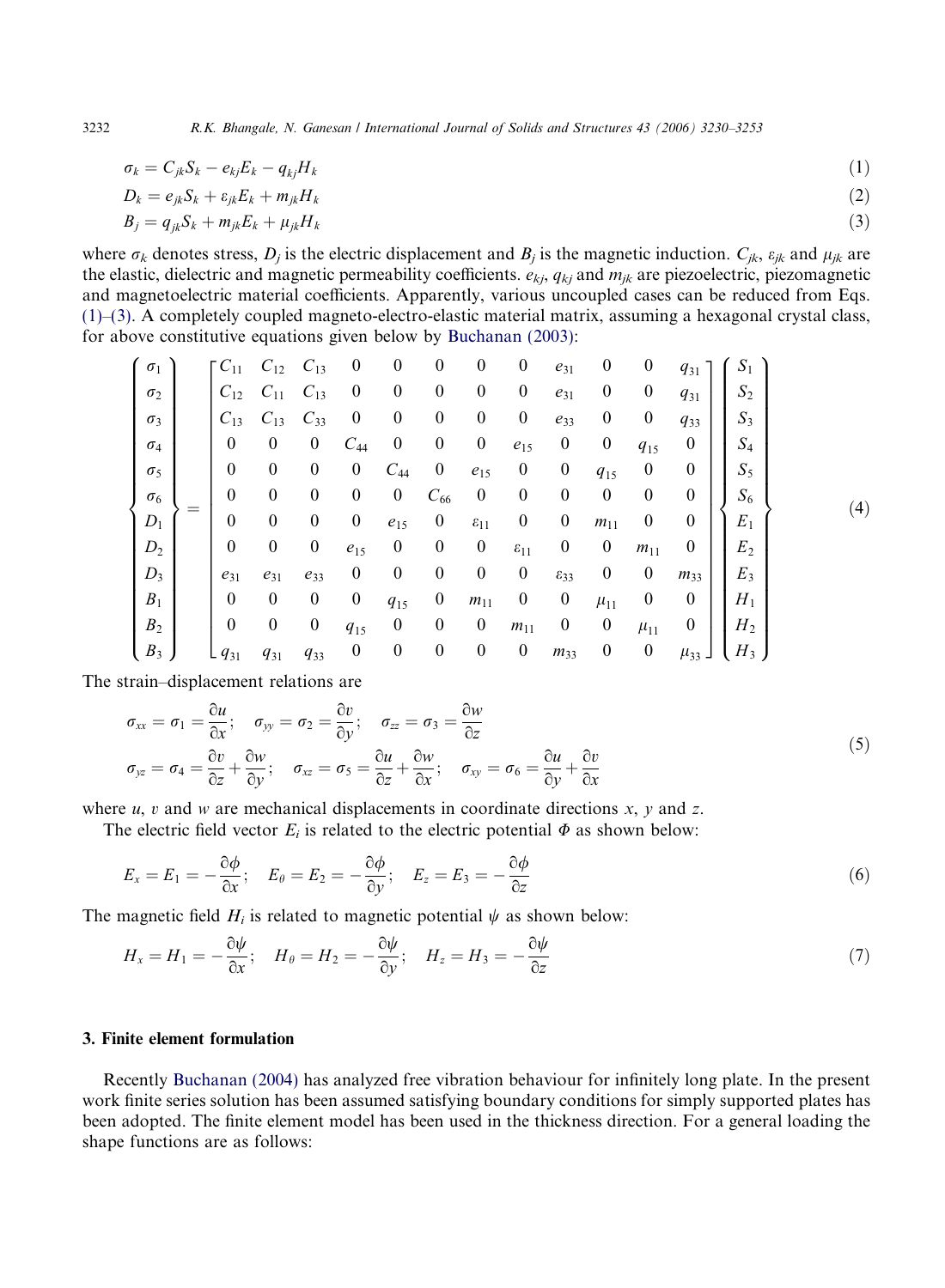$$
u(x, y, z) = \sum_{n=1}^{N} \sum_{m=1}^{M} U_{nm}(z) \cos\left(\frac{n\pi}{L_x}\right) x \sin\left(\frac{m\pi}{L_y}\right) y
$$
  
\n
$$
v(x, y, z) = \sum_{n=1}^{N} \sum_{m=1}^{M} V_{nm}(z) \sin\left(\frac{n\pi}{L_x}\right) x \cos\left(\frac{m\pi}{L_y}\right) y
$$
  
\n
$$
w(x, y, z) = \sum_{n=1}^{N} \sum_{m=1}^{M} W_{nm}(z) \sin\left(\frac{n\pi}{L_x}\right) x \sin\left(\frac{m\pi}{L_y}\right) y
$$
  
\n
$$
\varphi(x, y, z) = \sum_{n=1}^{N} \sum_{m=1}^{M} \Phi_{nm}(z) \sin\left(\frac{n\pi}{L_x}\right) x \sin\left(\frac{m\pi}{L_y}\right) y
$$
  
\n
$$
\psi(x, y, z) = \sum_{n=1}^{N} \sum_{m=1}^{M} \Psi_{nm}(r) \sin\left(\frac{n\pi}{L_x}\right) x \sin\left(\frac{m\pi}{L_y}\right) y
$$

where *n* and *m* being two positive integers and *N* and *M* are the number of terms in the series to be accounted for the general loading. In the present study analysis has been carried out similar to the reported by Pan and Han (2005) for  $m = n = 1$ . In the end the analysis has been reduced for finite element in thickness direction still retaining the three-dimensional dependence the solution based on the choice of *n* and *m*. The analysis is carried out by two noded finite element and the assumed shape functions are

$$
U_i = [N_u] \{ U \}; \quad \Phi = [N_\varphi] \{ \Phi \}; \quad \Psi = [N_\varphi] \{ \Psi \}
$$
\n(9)

where

$$
N_1 = \left(1 - \frac{z_i}{z_{i+1} - z_i}\right); \quad N_2 = \left(\frac{z_i}{z_{i+1} - z_i}\right)
$$

For a coupled filed problem finite element equations are as follows:

$$
[K_{uu}]\{U\} + [K_{u\phi}]\{\phi\} + [K_{u\psi}]\{\psi\} = 0
$$
  
\n
$$
[K_{u\phi}]^{\text{T}}\{U\} - [K_{\phi\phi}]\{\phi\} - [K_{\phi\psi}]\{\psi\} = 0
$$
  
\n
$$
[K_{u\psi}]^{\text{T}}\{U\} - [K_{\phi\psi}]^{\text{T}}\{\phi\} - [K_{\psi\psi}]\{\psi\} = 0
$$
\n(10)

Various stiffness matrices are defined as shown below:

$$
[K_{uu}] = c \int [B_u]^{\mathrm{T}} [C][B_u] dz
$$
  
\n
$$
[K_{u\phi}] = c \int [B_u]^{\mathrm{T}} [e][B_{\phi}] dz
$$
  
\n
$$
[K_{u\psi}] = c \int [B_u]^{\mathrm{T}} [q][B_{\psi}] dz
$$
  
\n
$$
[K_{\phi\phi}] = c \int [B_{\phi}]^{\mathrm{T}} [e][B_{\phi}] dz
$$
  
\n
$$
[K_{\psi\psi}] = c \int [B_{\psi}]^{\mathrm{T}} [\mu][B_{\psi}] dz
$$
  
\n
$$
[K_{\phi\psi}] = c \int [B_{\phi}]^{\mathrm{T}} [m][B_{\psi}] dz
$$
\n(11)

where  $C = 0.25 L_x L_y$ .

 $[B_u]$ ,  $[B_\phi]$ ,  $[B_\psi]$  represents the strain–displacement, electric field–electric potential and magnetic field– magnetic potential relations respectively. The component matrices for Eq. (11) are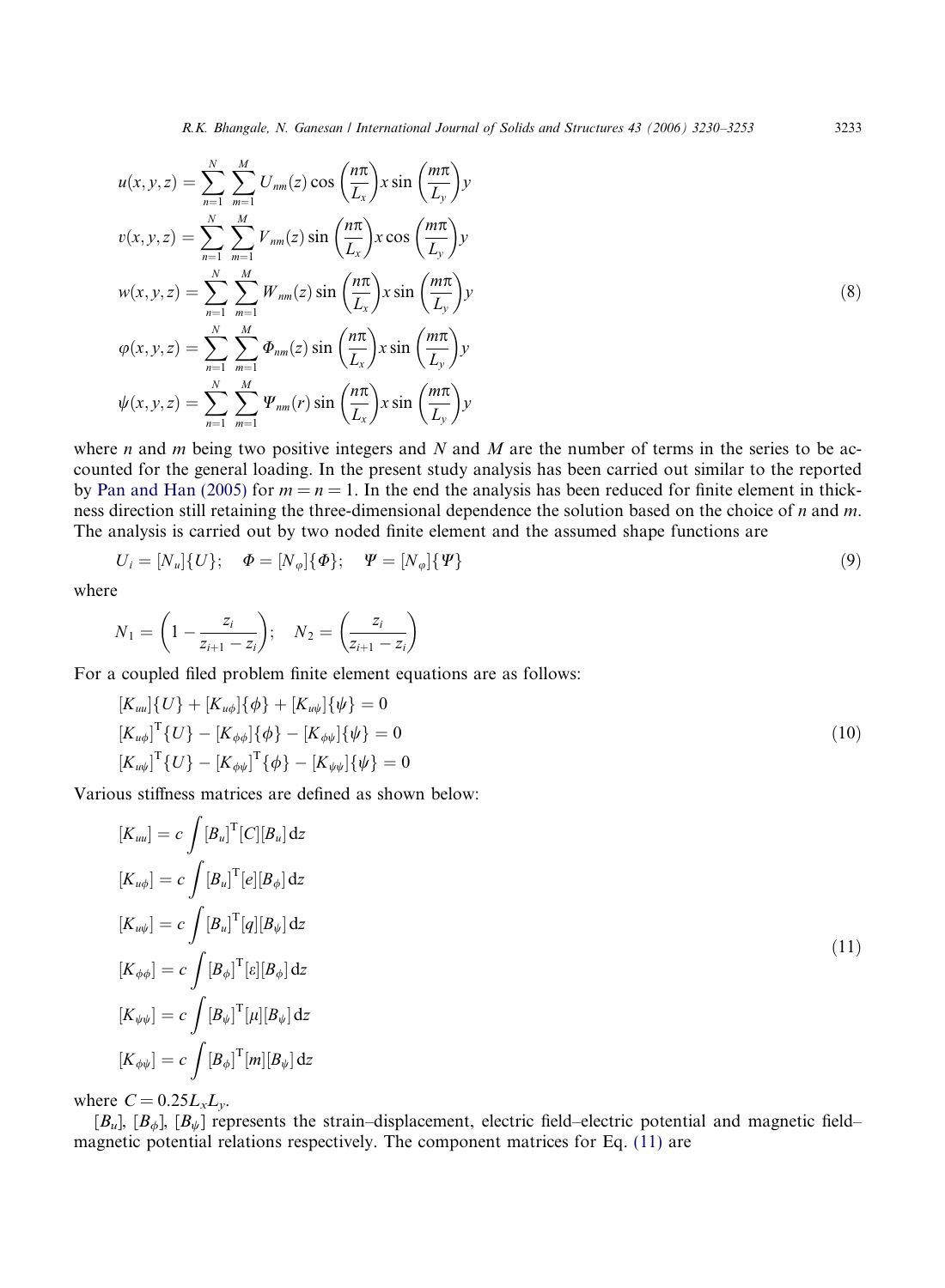$$
[B_u] = [L_u][N_u] = \begin{bmatrix} \frac{\partial}{\partial x} & 0 & 0 \\ 0 & \frac{\partial}{\partial y} & 0 \\ 0 & 0 & \frac{\partial}{\partial z} \\ 0 & \frac{\partial}{\partial z} & \frac{\partial}{\partial y} \\ \frac{\partial}{\partial z} & 0 & \frac{\partial}{\partial x} \\ \frac{\partial}{\partial y} & \frac{\partial}{\partial x} & 0 \end{bmatrix} \times \begin{bmatrix} N_1 & 0 & 0 & N_2 & 0 & 0 \\ 0 & N_1 & 0 & 0 & N_2 & 0 \\ 0 & 0 & N_1 & 0 & 0 & N_2 \end{bmatrix}
$$
(12)  

$$
[B_u] = \begin{bmatrix} -\left(\frac{n\pi}{L_x}\right)N_1 & 0 & 0 & \cdots \\ 0 & -\left(\frac{m\pi}{L_x}\right)N_1 & 0 & \cdots \\ 0 & 0 & \frac{\partial N_1}{\partial z} & \cdots \\ 0 & \frac{\partial N_1}{\partial z} & \left(\frac{m\pi}{L_x}\right)N_1 & \cdots \\ \frac{\partial N_1}{\partial z} & 0 & \left(\frac{n\pi}{L_x}\right)N_1 & \cdots \\ \frac{\partial N_1}{\partial z} & 0 & \left(\frac{n\pi}{L_x}\right)N_1 & 0 \end{bmatrix}
$$
(13)

where there are three additional columns for  $N_2$ . The matrix  $[B_{\phi}]$  is developed using Eq. (6) and is as follows:

$$
\begin{bmatrix} B_{\phi} \end{bmatrix} = \begin{bmatrix} L_{\phi} \end{bmatrix} \begin{bmatrix} N_{\phi} \end{bmatrix} = \begin{bmatrix} \frac{\partial}{\partial x} \\ \frac{\partial}{\partial y} \\ \frac{\partial}{\partial z} \end{bmatrix} \begin{bmatrix} N_1 & N_2 \end{bmatrix} = \begin{bmatrix} -\left(\frac{n\pi}{L_x}\right)N_1 & -\left(\frac{n\pi}{L_x}\right)N_2 \\ -\left(\frac{m\pi}{L_y}\right)N_1 & -\left(\frac{m\pi}{L_y}\right)N_2 \\ \frac{\partial N_1}{\partial z} & \frac{\partial N_2}{\partial z} \end{bmatrix}
$$
(14)

Similarly for Eq. (7) gives

$$
[B_{\psi}] = [L_{\psi}][N_{\psi}] = \begin{bmatrix} \frac{\partial}{\partial x} \\ \frac{\partial}{\partial y} \\ \frac{\partial}{\partial z} \end{bmatrix} [N_1 \quad N_2] = \begin{bmatrix} -\left(\frac{n\pi}{L_x}\right)N_1 & -\left(\frac{n\pi}{L_x}\right)N_2 \\ -\left(\frac{m\pi}{L_y}\right)N_1 & -\left(\frac{m\pi}{L_y}\right)N_2 \\ \frac{\partial}{\partial z} & \frac{\partial N_2}{\partial z} \end{bmatrix}
$$
(15)

In the present study the Gaussian integration scheme has been implemented to evaluate integrals involved in different matrices. The functionally graded material properties based on the assumptions made as described in the next section are accounted by evaluating the material properties at Gaussian points.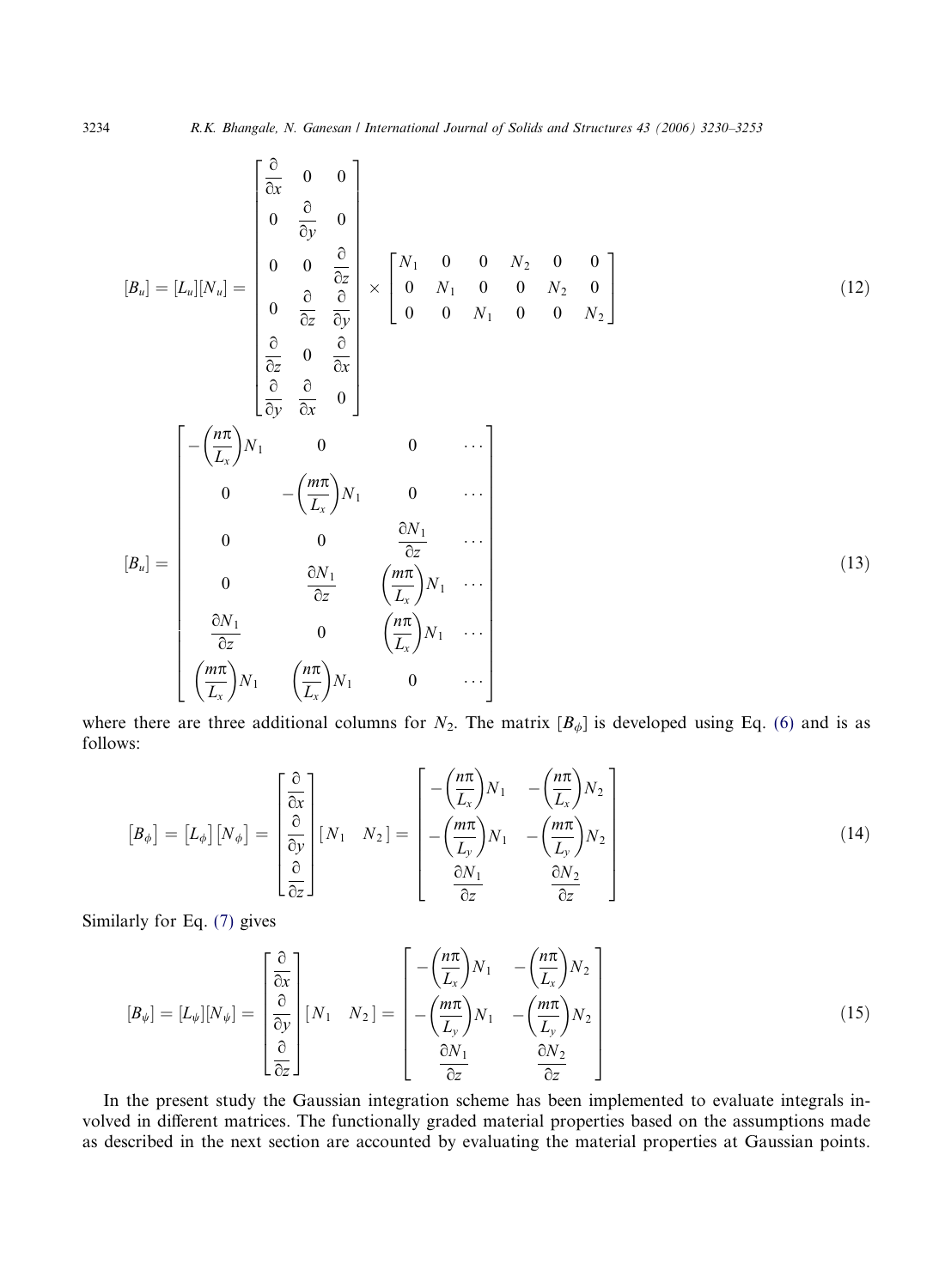Problem has been solved by decoupled way. In the case of mechanical load the conventional elastic stiffness matrix of the system has been inverted to obtain the mechanical displacements. Neglecting the coupling between magnetic and piezoelectric the system of equation pertaining to be solved to obtain the potential in the plate, based on the mechanical displacements. Similarly magnetic potential has been evaluated by considering the coupling between displacements and magnetic.

## 4. Analytical model of FGM materials properties

## *4.1. Functionally and layered magneto-electro-elastic plate*

First to start with validation of the present formulation the layered FGM plate (Model-I) made up of three layers is considered reported by Pan and Han (2005). The three layers have equal thickness of 0.1 m and the horizontal dimensions of the plate are  $L_x \times L_y = 1$  m  $\times$  1 m. Two functionally graded and layered sandwich plates with stacking sequence  $BaTiO<sub>3</sub>/COFe<sub>2</sub>O<sub>4</sub>/BaTiO<sub>3</sub>$  (B/F/B) and  $CoFe<sub>2</sub>O<sub>4</sub>/BaTiO<sub>3</sub>/$  $COFe<sub>2</sub>O<sub>4</sub>$  (F/B/F) are shown in Fig. 1(a). Both top and bottom layers are functionally graded with the symmetric exponential variation as shown in Fig. 1(b). Five different exponential factors, i.e.,  $\eta = -10, -5, 0, 5, 10$  (1/m), were studied.

The functionally graded material with exponential variation in the thickness direction (*z*-direction), the material coefficients are given by



Fig. 1. (a) Coordinate and configuration of functionally graded and layered magneto-electro-elastic plate under study (Model-I). (b) Variation of FGM proportional coefficient ( $e^{\eta z}$ ) across the thickness of the FGM and layered plate.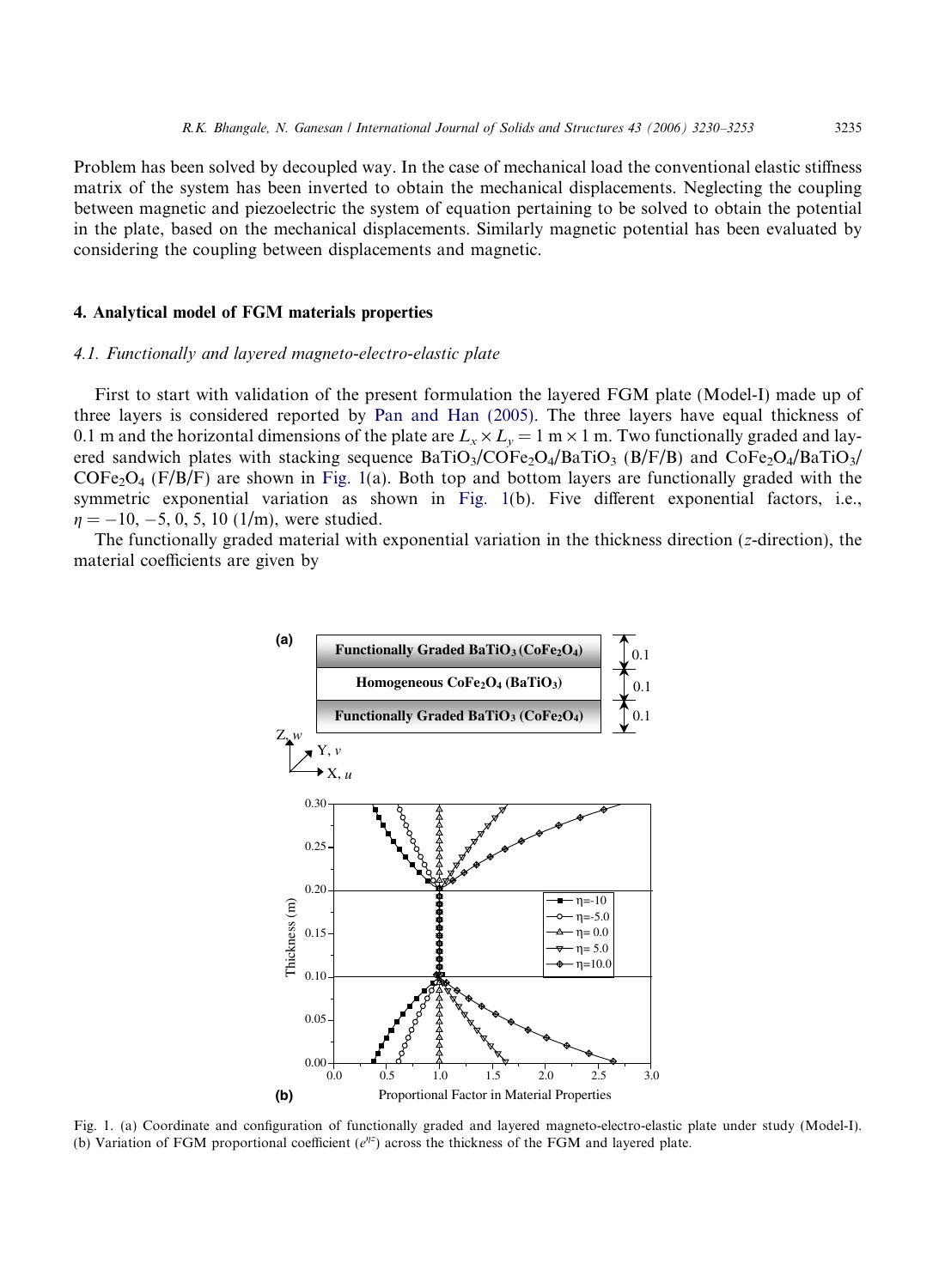3236 *R.K. Bhangale, N. Ganesan / International Journal of Solids and Structures 43 (2006) 3230–3253*

$$
C_{ik}(z) = C_{ik}^{0} e^{\eta z}; \quad e_{ik}(z) = e_{ik}^{0} e^{\eta z}; \quad q_{ik}(z) = q_{ik}^{0} e^{\eta z}
$$
  
\n
$$
\varepsilon_{ik}(z) = \varepsilon_{ik}^{0} e^{\eta z}; \quad \mu_{ik}(z) = \mu_{ik}^{0} e^{\eta z}; \quad d_{ik}(z) = d_{ik}^{0} e^{\eta z}
$$
\n(16)

where  $\eta$  is the exponential factor governing the degree of the material gradient in the *z*-direction, and the superscript 0 is attached to indicate the *z*-independent factors in the material coefficients. For  $\eta = 0$  corresponds to the homogeneous material case.

#### *4.2. Functionally graded (non-homogeneous) magneto-electro-elastic plate*

Further study has been carried out for non-homogeneous transversely isotropic FGM magneto-electroelastic plate reported in the literature (Chen et al., 2005). The present study considers functionally graded material composed of piezoelectric and magnetostrictive material. The grading is accounted across the thickness of the FGM magneto-electro-elastic plate as shown in Fig. 2(a). An advantage of a plate made of a FGM over a laminated plate is that material properties vary continuously in a FGM but are discontinuous across the adjoining layers in a laminated plate. This has been achieved by grading the volume fraction of particular material governed by power law index. Fig. 2(b) depicts the through-the-thickness distribution of the volume fraction for different power law indexes *n*. Consider an FGM magneto-



Fig. 2. (a) Coordinate and configuration of functionally graded magneto-electro-elastic plate (Model-II). (b) Through-the-thickness distribution of the volume fraction for different values of the power law index *n*. (c) Variations of effective dielectric constants of magnetostrictive material along the thickness direction of functionally graded plate (Model-II). (d) Variations of effective magnetic permeability constants of magnetostrictive material along the thickness direction of Functionally graded plate (Model-II).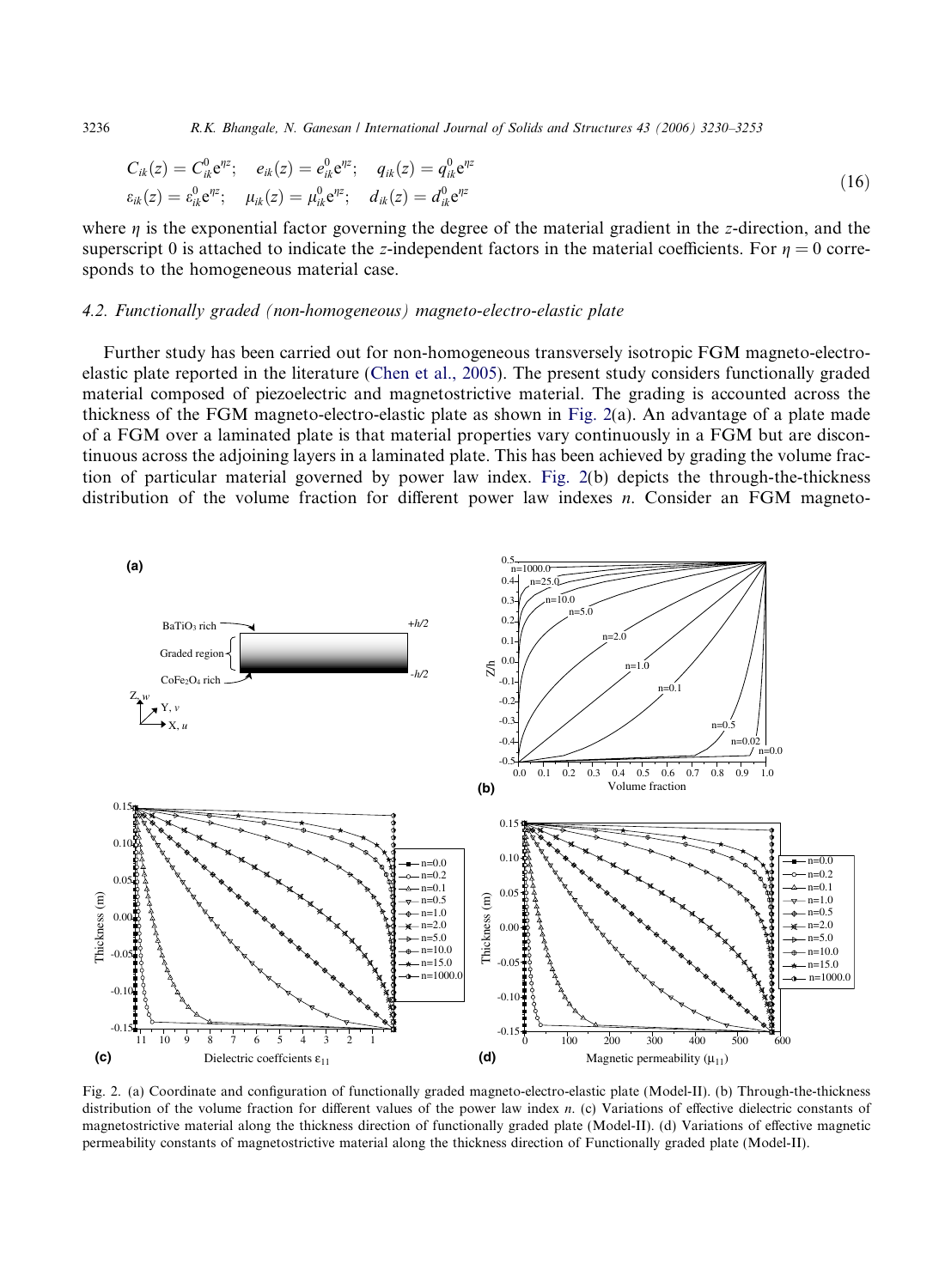electro-elastic plate having horizontal dimensions  $L_x$  and  $L_y = 1$  m  $\times$  1 m and thickness  $h = 0.3$ . In the present analysis it is assumed that the composition is varied from the bottom surfaces to top surface, i.e., the top surface of the plate is piezoelectric-rich, whereas the bottom surface is magnetostrictive-rich. In addition material properties are graded throughout the thickness direction according to volume fraction power law distribution. Present study considers smooth and continuous variation of the volume fraction of either piezoelectric or magnetostrictive material governed by the power law index.

A simple power law type definition for the volume fraction of the metal across the thickness direction of the FGM plate is assumed as given in Eq. (17):

$$
V_B = \left(\frac{2z + h}{2h}\right)^n\tag{17}
$$

where *h* is the thickness of the plate, *z* is the thickness coordinates ( $0 \le z \le h$ ), and *n* is the power law index. The bottom surface of the plate  $(z = -h/2)$  is  $\text{CoFe}_2\text{O}_4$ -rich whereas the top surface  $(z = h/2)$  of the plate is BaTiO<sub>3</sub>-rich. The sum total volume of the constituent materials, BaTiO<sub>3</sub>(B) and CoFe<sub>2</sub>O<sub>4</sub>(F) should be

$$
V_B + V_C = 1\tag{18}
$$

Based on the volume fraction definition and law of mixtures, the effective material property definition follows:

$$
(\mathbf{MP})_{\text{eff}} = (\mathbf{MP})_{\text{top}} V_B + (\mathbf{MP})_{\text{bottom}} V_C
$$
\n(19)

'MP' is general notation for material property. Making use of Eqs. (17)–(19) the following effective elastic, piezoelectric, piezomagnetic, dielectric and magnetic permeability, and thermal properties definitions can be written as

$$
C_{\text{eff}} = (C_B - C_F) \left(\frac{2z + h}{2h}\right)^n + C_F \tag{20a}
$$

$$
e_{\rm eff} = (e_B - e_F) \left(\frac{2z + h}{2h}\right)^n + e_F \tag{20b}
$$

$$
q_{\text{eff}} = (q_B - q_F) \left(\frac{2z + h}{2h}\right)^n + q_F \tag{20c}
$$

$$
\varepsilon_{\rm eff} = (\varepsilon_B - \varepsilon_F) \left(\frac{2z + h}{2h}\right)^n + \varepsilon_F \tag{20d}
$$

$$
\mu_{\rm eff} = (\mu_B - \mu_F) \left(\frac{2z + h}{2h}\right)^n + \mu_F \tag{20e}
$$

In Eqs. (20a)–(20e), 'eff' stands for effective material properties obtained by above equations for particular power law index *n*. Material coefficients of the piezoelectric BaTiO<sub>3</sub> and magnetostrictive CoFe<sub>2</sub>O<sub>4</sub> is given in Appendix. In addition variation of effective dielectric coefficients and effective magnetic permeability with respect to power law index *n* across the thickness direction is shown in Fig. 2(c) and (d). It is seen that for power law index  $n = 1.0$  the variation of effective material property is linear.

## 5. Result and discussion

In this section, we present some numerical results by using the present finite element formulation used in this paper. First a benchmark problem (Pan and Han, 2005) is considered for validating the present finite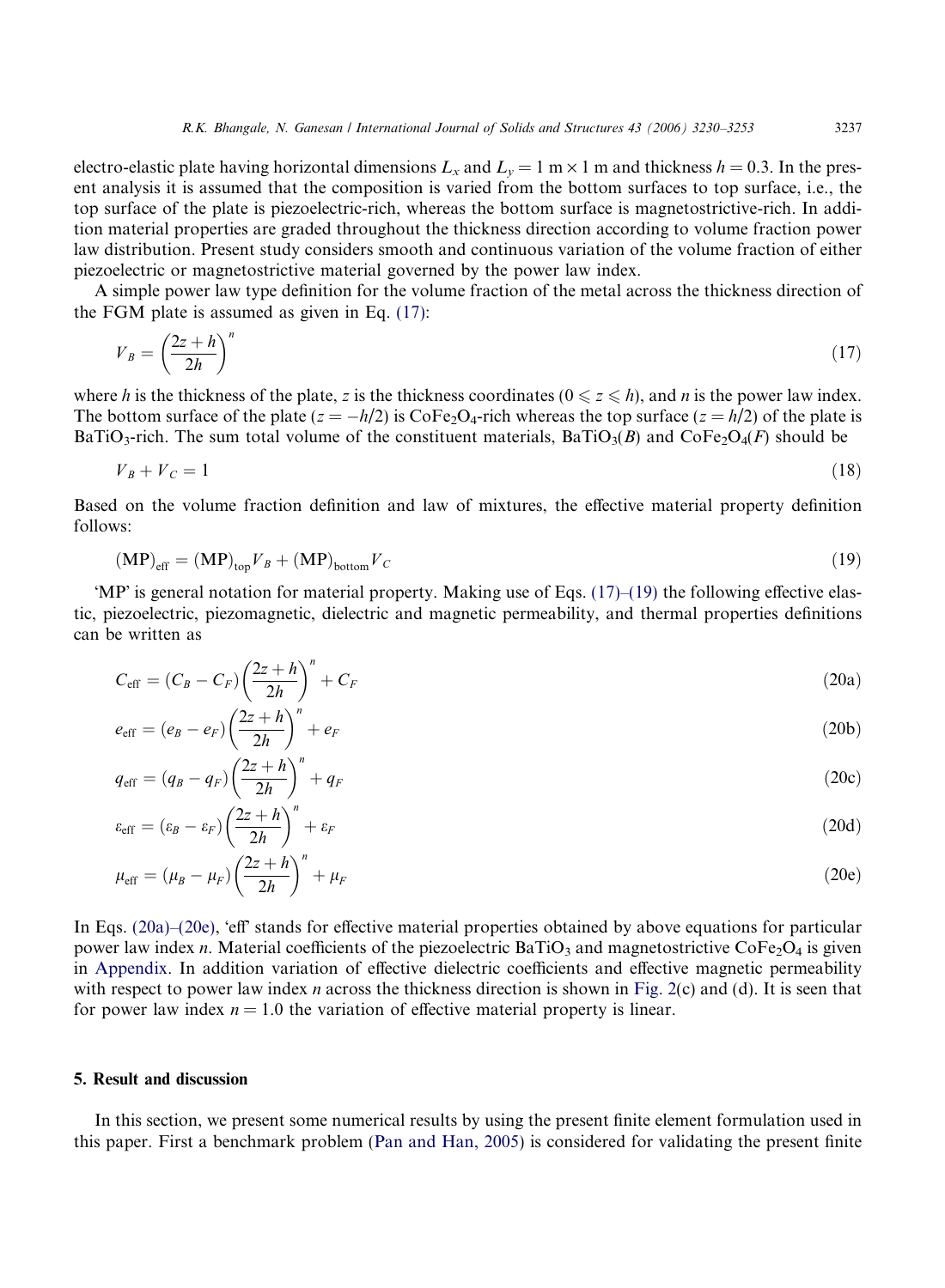element method. Second another functionally graded model available in the literature (Chen et al., 2005) is considered subjected to both mechanical and electric loading.

## *5.1. Mechanical load on the top surface of the functionally graded and layered plate*

A simply supported FGM and layered square plate of thickness 0.3 m is subjected to a distributed load on a top surface with the sinusoidal distribution  $\sin(\pi/L_x)\sin(\pi/L_y)$ . Consistent load vector approach is used in finite element sense to evaluate the response of the system. Responses are calculated for fixed horizontal coordinates  $(x, y) = (0.75L_x, 0.25L_y)$ .

Fig. 3(a) and (b) shows the variation of the in plane elastic displacement  $u_x$  (=- $u_y$ ) in the FGM B/F/B and F/B/F respectively. It is seen that as exponential factor  $\eta$  is decreases magnitude of horizontal displacement  $u_x$  increases. This behaviour is similar on the top and bottom surfaces. In addition it is noticed that variation of elastic displacements is similar for both stacking sequence with slight difference in magnitude. Magnitude of the elastic displacements in  $B/F/B$  is larger than that of  $F/B/F$ . Fig. 3(c) and (d) shows the elastic displacement  $u_z$  for B/F/B and F/B/F respectively. Vertical displacement  $u_z$  increases with decreasing of exponential factor in a plate. Here  $\eta = 0$  pertains to homogeneous B/F/B and F/B/F plates reported by Pan (2001), Wang et al. (2003) and Lage et al. (2004) and it is found that present results are in good correlations observed between them. Fig. 4(a) and (b) shows the variation of the  $\phi$  electric potential



Fig. 3. Elastic displacement components *ux*and *u<sup>z</sup>* (m) variation across the thickness direction in FGM magneto-electro-elastic plate.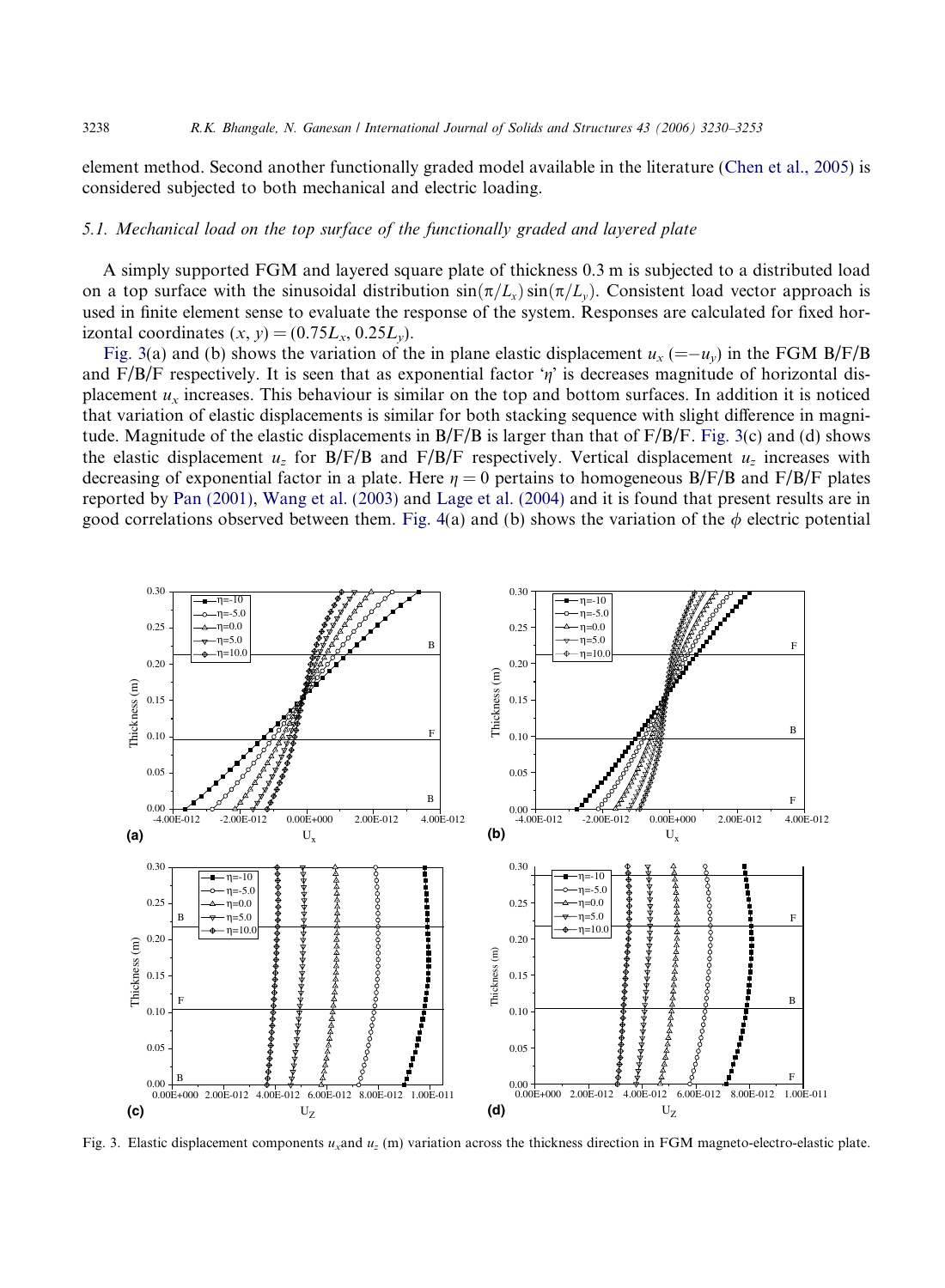

Fig. 4. Electric potential  $\phi$  (V) and magnetic potential  $\psi$  (C/s) distribution across the thickness in FGM magneto-electro-elastic plate for different exponential factor caused by a mechanical load acts on the top surface:  $\phi$  in (a) and  $\psi$  in (c) for B/F/B, and  $\phi$  in (b) and  $\psi$ in (d) for F/B/F.

for B/F/B and F/B/F cases across the thickness direction. While Fig. 4(c) and (d) shows the variation of magnetic potential  $\psi$  across the thickness for the B/F/B and F/B/F cases. As exponential factor ' $\eta$ ' increases the magnitude of the electric and magnetic potential decreases. In addition it is noticed that slope of the potentials are discontinuous across the thickness even though potentials are continuous.

Fig. 5(a) and (b) shows the distribution of stress component  $\sigma_{xx} (= \sigma_{yy})$  across the thickness direction for B/F/B and F/B/F stacking sequence respectively. It is observed that the horizontal stress is discontinuous across the interfaces and it is very sensitive to the exponential factor  $\eta$ .

Fig. 5(c) and (d) shows the variation of  $\sigma_{zz}$  for the B/F/B and F/B/F. It is apparent that both stacking sequences produce nearly the same stress distribution pattern, even though elastic constants for the two materials are considerably different. Please see Appendix. Fig. 6(a) and (b) shows the shear stress variation across the thickness. It is seen that both stacking sequence produce nearly the similar pattern and magnitude of B/F/B is slightly larger.

Fig. 7(a–b) and (c–d) show the electric displacements  $D_x = -D_y$  and  $D_z$ , and the magnetic induction  $B_x$  $(=-B_y)$  and  $B_z$  are shown in Fig. 8(a–b) and (c–d) for B/F/B and F/B/F cases. It is observed that electric displacement and magnetic inductions are very much sensitive for different exponential factor 'n'. Further it is noticed that because of material property discontinues in different layer the horizontal electric displacement and magnetic induction are discontinuous across the interface.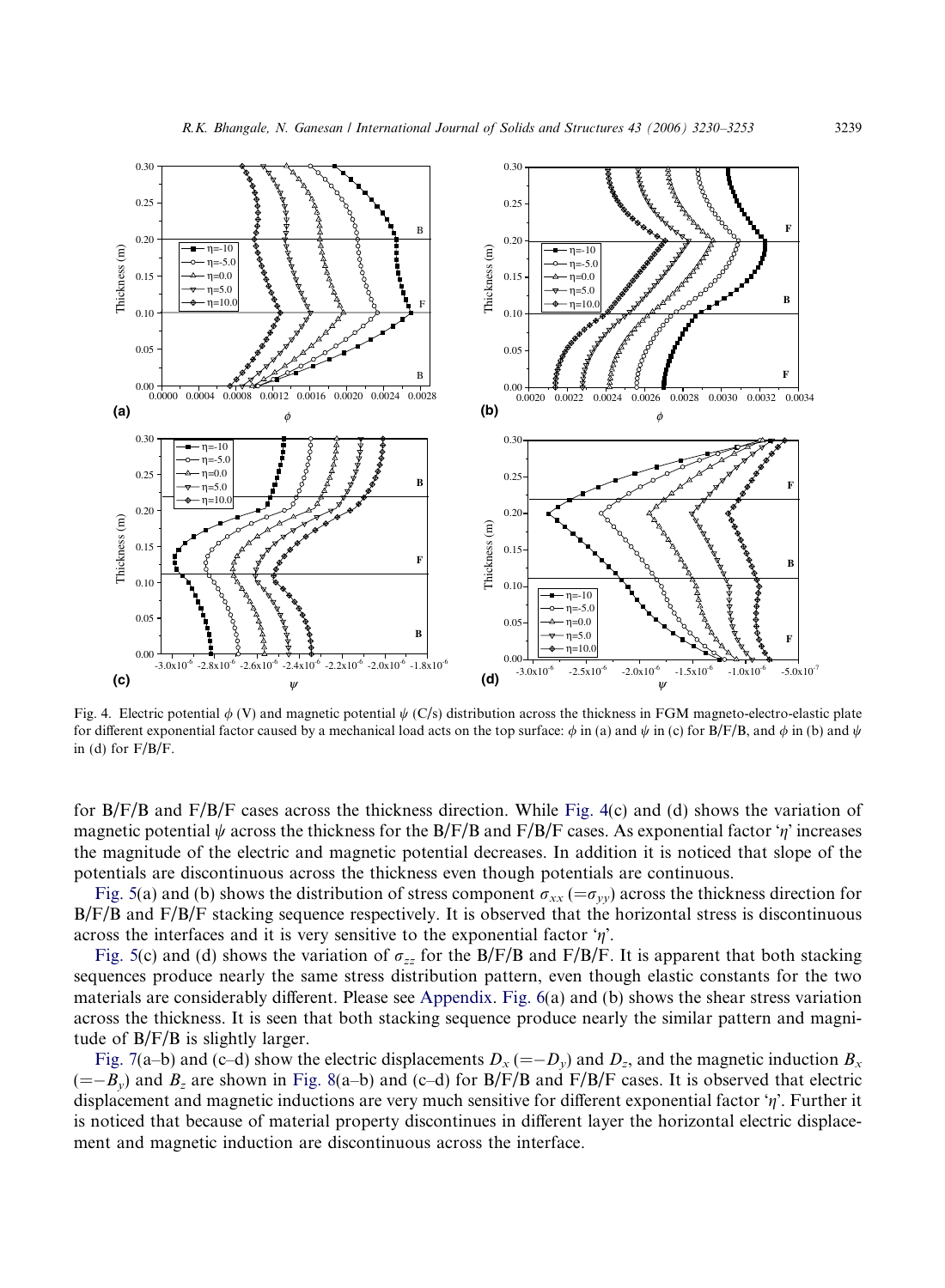

Fig. 5. Stress component distribution  $\sigma_{xx}$  and  $\sigma_{zz}$  (N/m<sup>2</sup>) across the thickness direction:  $\sigma_{xx}$  in (a) and  $\sigma_{zz}$  in (c) for the B/F/B, and  $\sigma_{xx}$ in (b) and  $\sigma_{zz}$  in (d) for F/B/F case.



Fig. 6. Variation of the shear stress across the thickness direction:  $\tau_{xz}$  in (a) for B/F/B and  $\tau_{xz}$  in (b) for F/B/F.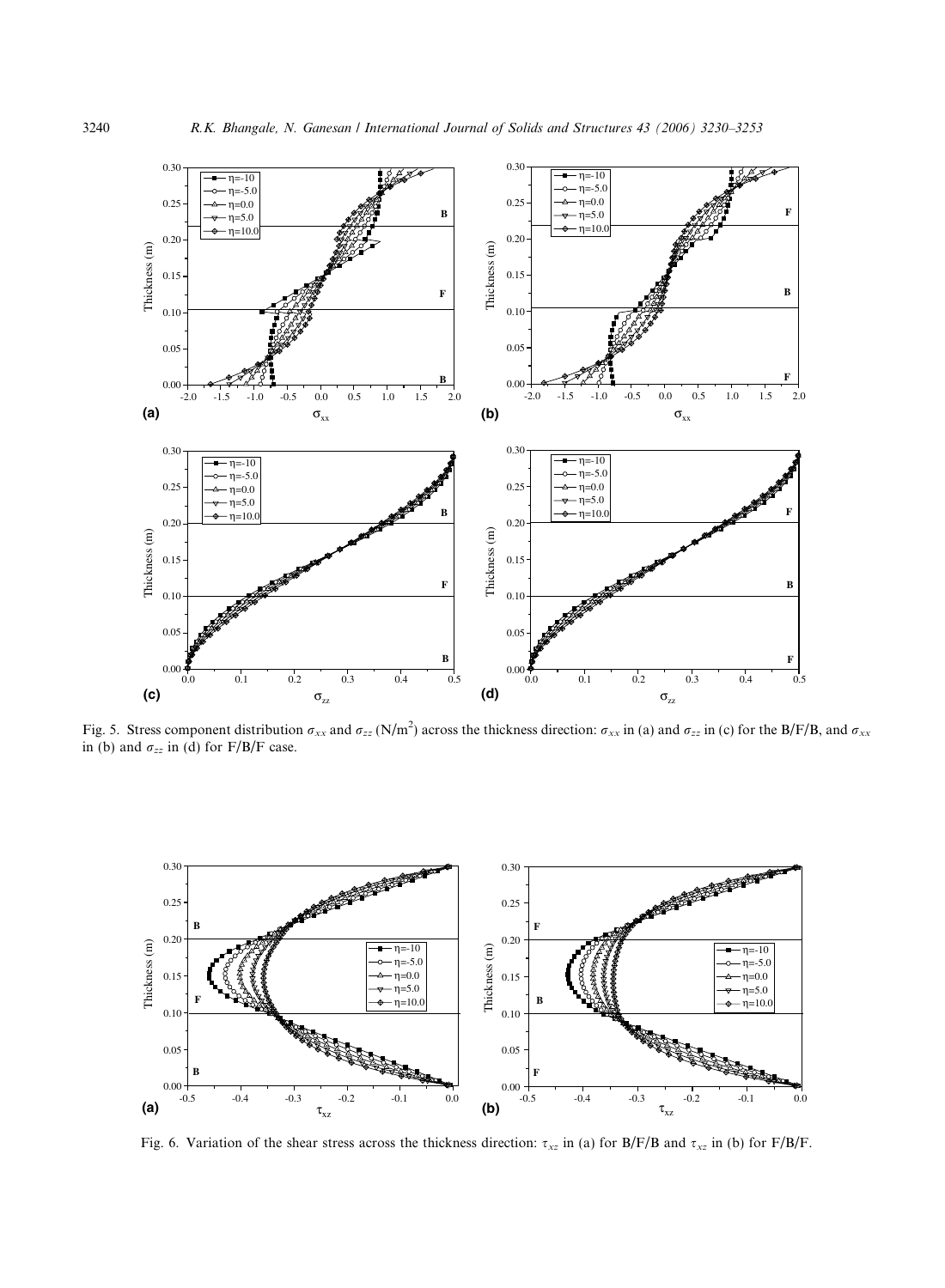

Fig. 7. Electric displacements components  $D_x$  and  $D_z$  (C/m<sup>2</sup>) along the thickness direction in FGM magneto-electro-elastic plate for different exponential factor caused by a mechanical load acts on the top surface:  $D_x$  in (a) and  $D_z$  in (c) for the B/F/B case, and  $D_x$  in (b) and  $D_z$  in (d) for the  $F/B/F$  case.

## *5.2. Electrical potential (load) on the top surface of the functionally graded and layered plate*

The FGM magneto-electro-elastic plate is loaded electrically on the top surface of sinusoidal distribution  $\phi = \phi_0 \sin(\pi/L_x) \sin(\pi/L_y)$  by an amount of  $\phi_0 = 1$  V. The response has been calculated at same location i.e. horizontal coordinate fixed at  $(x, y) = (0.75L_x, 0.25L_y)$ .

Fig. 9(a) and (b) shows the distribution of the elastic displacement  $u_x = -u_y$  in the FGM B/F/B and F/ B/F cases in plate. Fig. 9(c) and (d) shows the elastic displacement  $u_z$  for B/F/B and F/B/F respectively. It is noticed that elastic displacements in the plate are completely dissimilar as compared to caused by mechanical load. In addition influence of stacking sequence has been felt.

The variation of the magnetic potential  $\psi$  across the thickness of the FGM B/F/B and F/B/F plate has been shown in Fig. 10(a) and (b). It is noticed that magnitude of the magnetic potential in  $B/F/B$  is higher than that of F/B/F. In addition it is felt that for actuation purpose the large magnitude potential can be induced in bottom layer under the influence of electric potential on top surface.

Fig. 11(a) and (b) shows the distribution of the stress components  $\sigma_{xx} (= -\sigma_{yy})$  across the thickness of the plate for B/F/B and F/B/F cases respectively. The effect of stacking sequence has been felt on the stress components both in terms of curved shape and magnitude as compared to mechanical load reported in Fig. 5. Effect of exponential factor has been felt in graded layers (top and bottom) for both stacking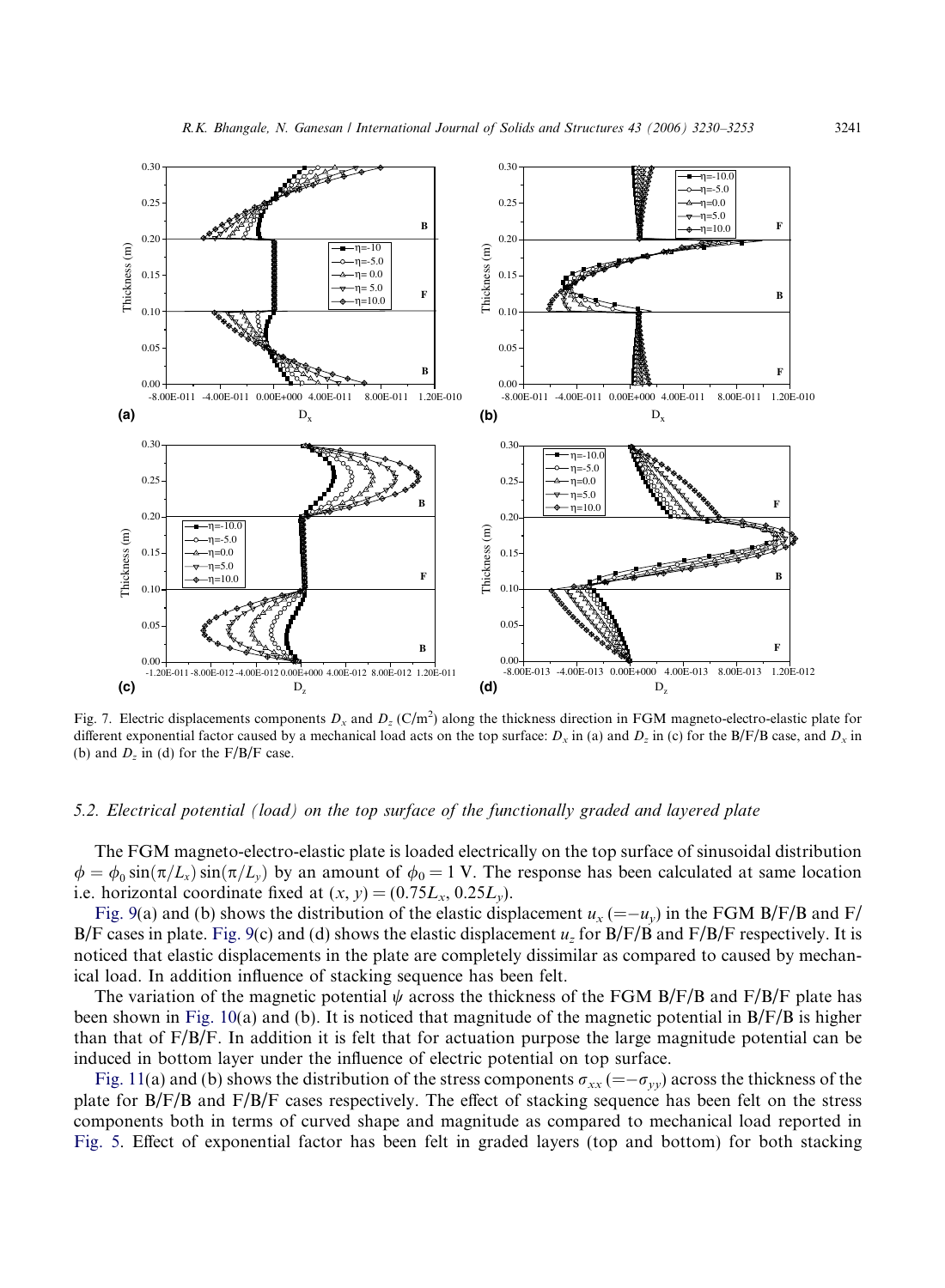

Fig. 8. Magnetic induction components  $B_x$  and  $B_z$  (Wb/m<sup>2</sup>) along the thickness direction in FGM magneto-electro-elastic plate for different exponential factor caused by a mechanical load acts on the top surface:  $B_x$  in (a) and  $B_z$  in (c) for the B/F/B case, and  $B_x$  in (b) and  $B_z$  in (d) for  $F/B/F$  case.

sequence. Fig. 11(c) and (d) shows the variation of shear stress across the thickness. It is seen that both stacking sequence produce different pattern and magnitude of  $F/B/F$  is larger than  $B/F/B$ .

Fig. 12(a–b) and (c–d) show the electric displacements  $D_x$  (=- $D_y$ ) and  $D_z$ , and the magnetic induction  $B_x$  (=- $B_y$ ) and  $B_z$  are shown in Fig. 13(a–b) and (c–d) for B/F/B and F/B/F cases. Here also stacking sequence plays an important role in terms of shape and magnitude of the electric displacement and magnetic induction. In addition it is seen that electric displacement effect is felt more in top layers as compared to other under the application of electric potential. This is hold good for both stacking sequences. In addition it is observed the discontinuity at the interfaces of the layers. Regarding the magnetic induction in  $F/B/F$ case a relatively large magnetic field can be still induced in the magnetostrictive layer even if an electric load is applied in the case of F/B/F case. Similar observations have been reported by Pan and Han (2005).

## *5.3. Mechanical loading on the top surface of the FGM plate (Model-II)*

The FGM plate is subjected to mechanical load on the top surface with the following sinusoidal distribution.  $\sin(\pi/L_x)\sin(\pi/L_y)$ ;  $\sigma_0 = 1$  N/m<sup>2</sup> at fixed horizontal coordinates  $(x, y) = (0.75L_x, 0.25L_y)$ . Consistent load vector approach has been used. Fig. 14(a) and (b) shows the variation of the inplane elastic displacement  $u_x$  (=-u<sub>y</sub>) and  $u_z$  in the FGM magneto-electro-elastic plate for different power law index 'n'.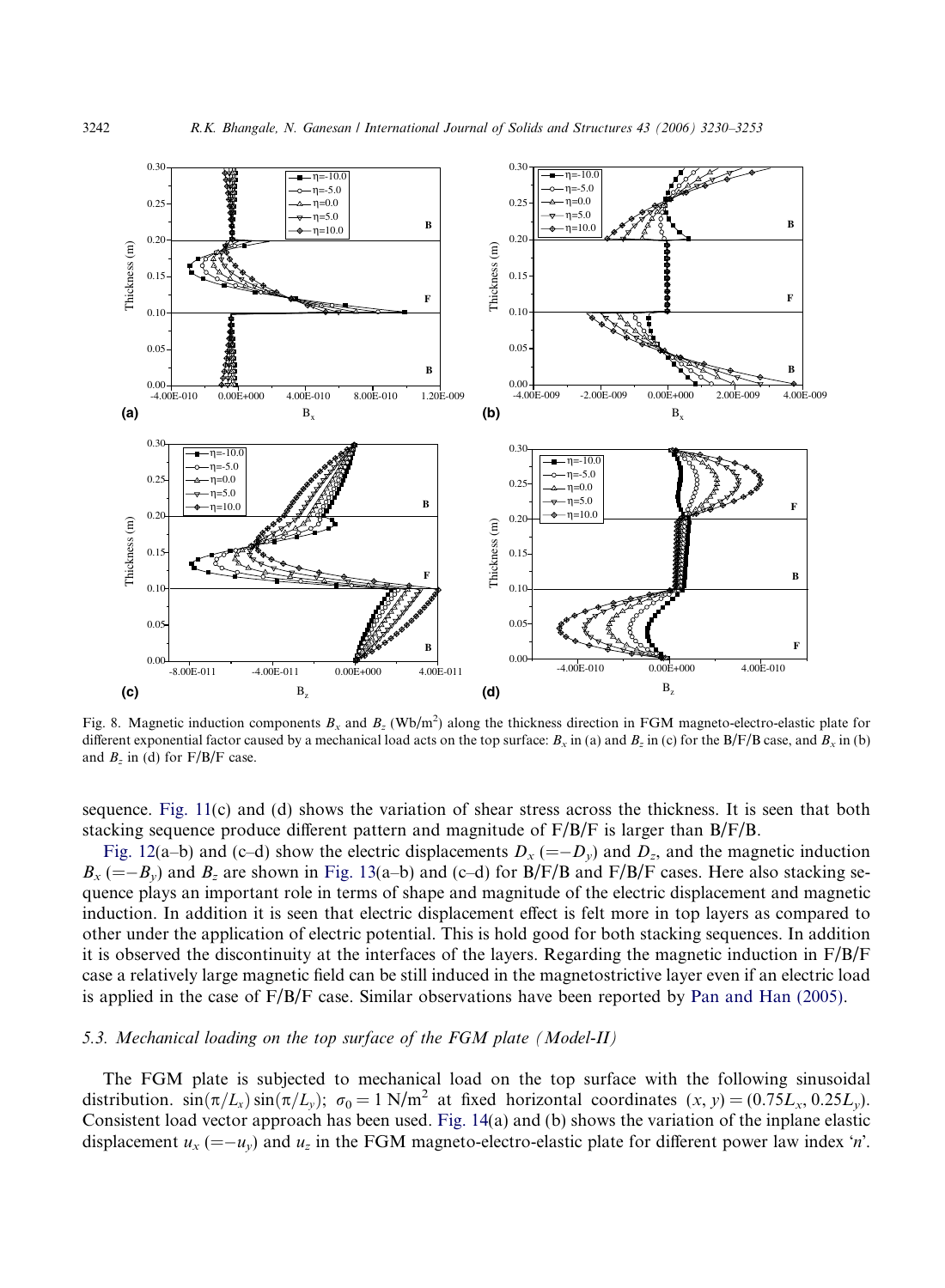

Fig. 9. Elastic displacement components *u<sup>x</sup>* and *u<sup>z</sup>* (m) distribution across the thickness direction in FGM magneto-electro-elastic plate for different exponential factor caused by an electric potential on the top surface:  $u_x$  in (a) and  $u_z$  in (b) for B/F/B, and  $u_x$  in (c) and  $u_z$  in (d) for  $F/B/F$ .



Fig. 10. Magnetic potential  $\psi$  (C/s) distribution across the thickness in FGM magneto-electro-elastic plate:  $\psi$  in (a) for B/F/B and  $\psi$  in (b) for  $F/B/F$ .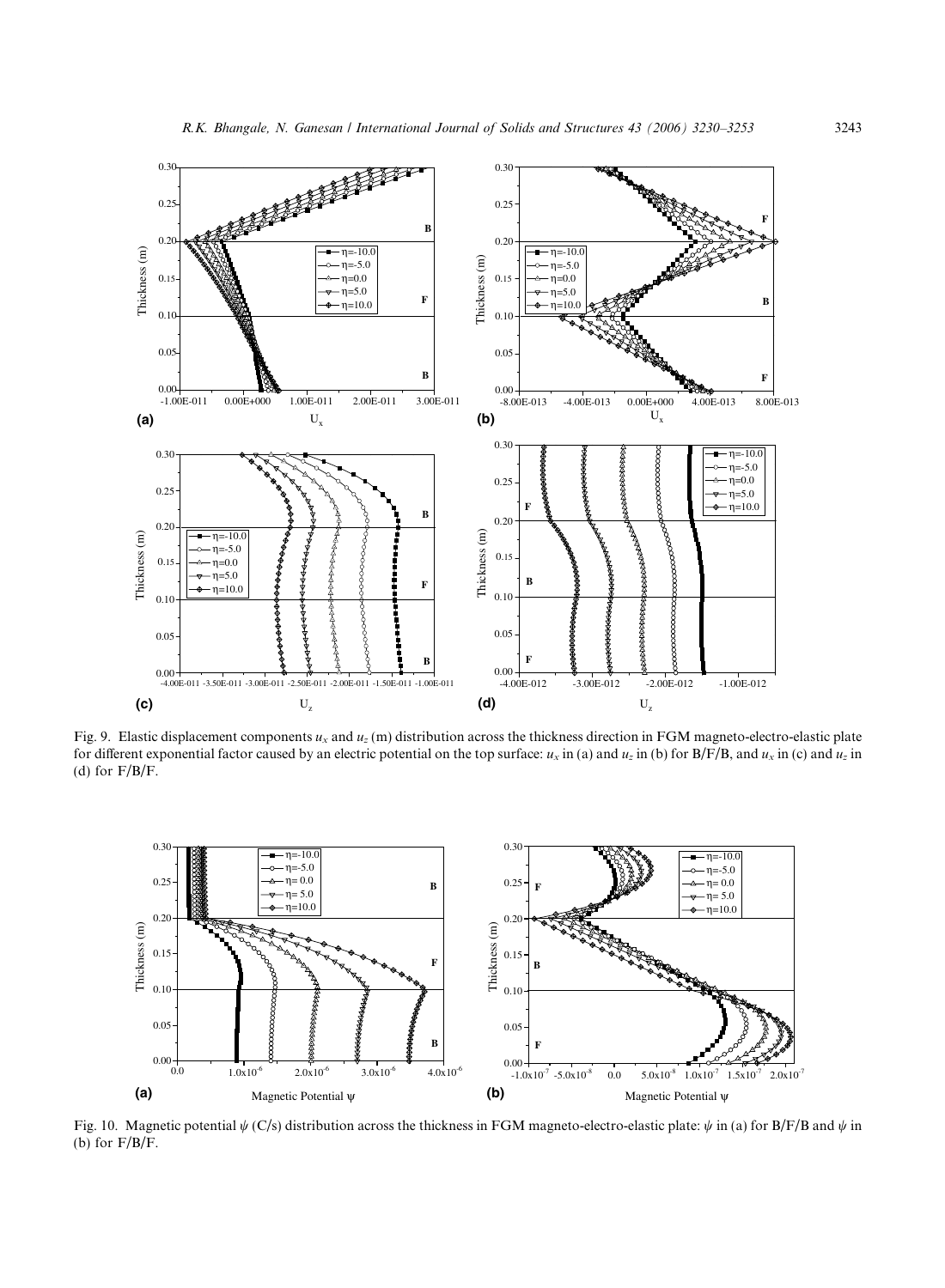

Fig. 11. Stress component distribution  $\sigma_{xx}$  and  $\tau_{xz}$  across the thickness direction of FGM plate:  $\sigma_{xx}$  in (a) for the B/F/B, and  $\sigma_{xx}$  in (b) for F/B/F case;  $\tau_{xz}$  in (c) for the B/F/B and (d) for F/B/F case.

Here  $n = 0.0$  corresponds to homogeneous piezoelectric material (BaTiO<sub>3</sub>) while  $n = 1000.0$  corresponds to magnetostrictive materials ( $\text{CoFe}_2\text{O}_4$ ). The power law index value *n* other than two extreme values governs the distribution of properties of  $BaTiO<sub>3</sub>$  and  $CoFe<sub>2</sub>O<sub>4</sub>$  mixture in FGM magneto-electro-elastic plate. Variation of the composition of piezoelectric and magnetostrictive is linear for power law index  $n = 1.0$ . It is seen that as power law index *n* decreases the magnitude of horizontal displacement *u<sup>x</sup>* and *u<sup>z</sup>* increases, as it is approaching towards the homogeneous  $BaTiO_3$ . This phenomenon can be explained by looking at elastic properties of both structures, as elastic modulus of the BaTiO<sub>3</sub> is smaller than the CoFe<sub>2</sub>O<sub>4</sub>. This behaviour is similar on the top and bottom surfaces. The other power law index behaviour is lies between the two extreme homogeneous materials.

Fig. 15(a) and (b) shows the variation of the  $\phi$  electric potential and magnetic potential  $\psi$  across the thickness direction for FGM plate. It is seen that as electric potential  $\phi$  increases as decrease in power law index. It is interesting to note that the magnitude of electric potential is very small for power law index  $n = 1000.0$ . This is due to the fact that for pure magnetostrictive materials, piezoelectric ( $e_{ii}$ ) coefficients are zero. In case of magnetic potential distribution as power law index increases the magnitude of  $\psi$  increases from  $n = 0.0$  and attains maximum at  $n = 1000.0$ . In case of magnetostrictive material the piezoelectric coefficients ( $q_{ii}$ ) are zero. Fig. 16(a) and (b) shows the distribution of stress component  $\sigma_{xx}$  ( $=\sigma_{yy}$ ) and  $\sigma_z$  across the thickness direction in Fig. 17 for FGM plate. It is seen that magnitude of  $\sigma_z$  is around 2.5 times of the inplane stresses. Inplane stresses are predominant as compared to normal stress. Further it is seen that all power law index will produce nearly the same magnitude for  $\sigma_z$ . Fig. 18(a) and (b) shows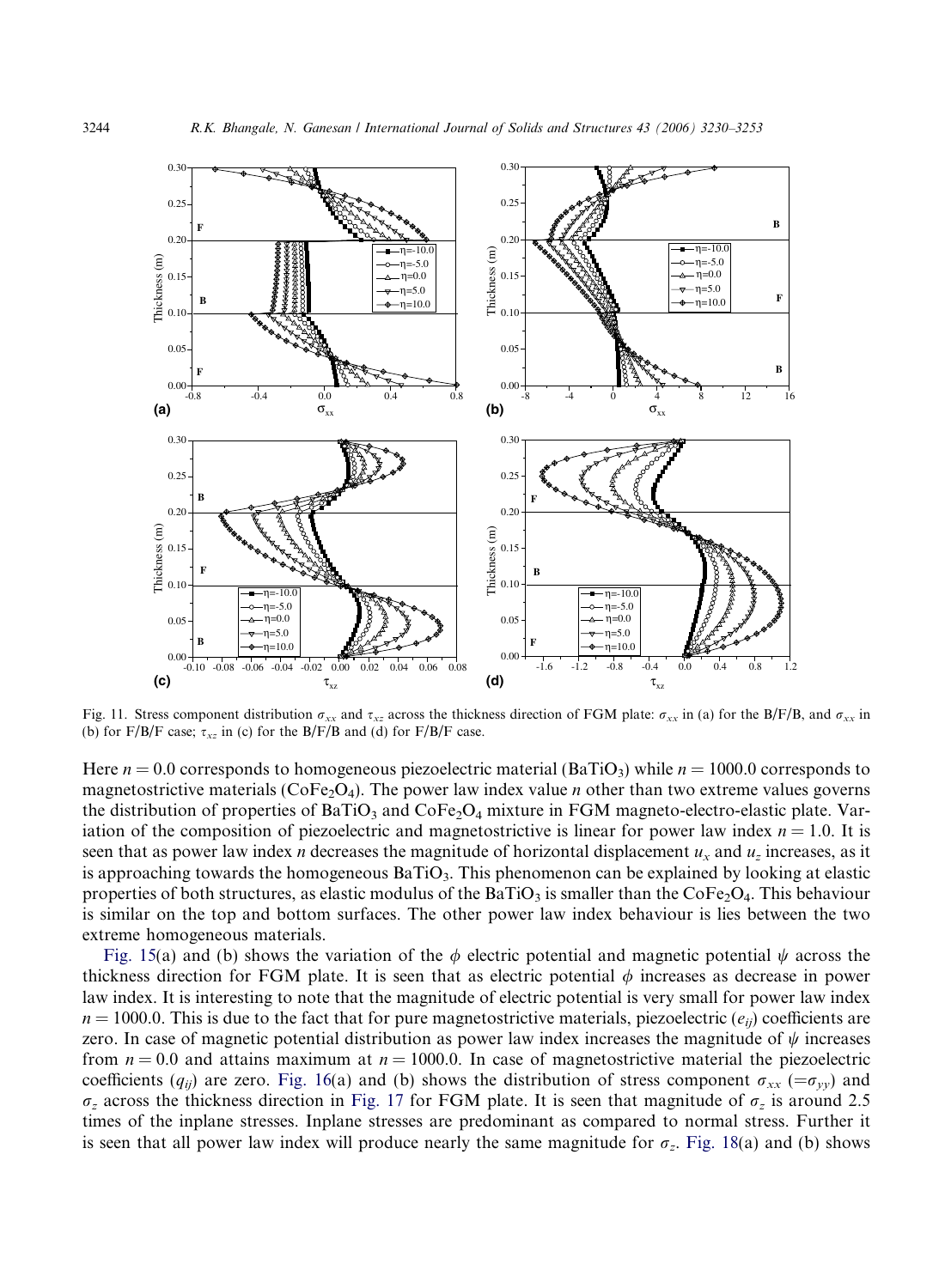

Fig. 12. Electric displacements components  $D_x$  and  $D_z$  (C/m<sup>2</sup>) along the thickness direction in FGM magneto-electro-elastic plate for different exponential factor caused by a mechanical load acts on the top surface:  $D_x$  in (a) and  $D_z$  in (b) for the B/F/B case, and  $D_x$  in (c) and  $D_z$  in (d) for the  $F/B/F$  case.

the electric displacements  $D_x$  (=- $D_y$ ) and  $D_z$ , and the magnetic induction  $B_x$  (=- $B_y$ ) and  $B_z$  are shown in Fig. 19(a) and (b) for FGM magneto-electro-elastic plate. It is observed that electric displacement and magnetic inductions are very much sensitive for different power law index. For  $n = 0.0$  the magnitude of electric displacement is higher and then it reduces slowly as increase in *n* and finally reduces to zero for *n* = 1000.0. The magnitude is higher at top surface. While magnetic induction is higher for  $n = 1000.0$  and then reduces slowly as decrease in power law index and finally becomes zero for  $n = 0.0$  (piezoelectric material). In addition it is observed that there is a dramatic variation of the electric displacement and magnetic induction across the thickness of the FGM plate.

In the literature mainly the study deals with the influence of mechanical load on the displacement, stresses, electric potential, magnetic potential, electric displacement and magnetic induction. The maximum absolute values of different quantities for different power law index *n* are listed in Table 1 caused by mechanical load. Generally use of these materials as sensing devices is to be attempted. It is felt that for a sensor it is preferable to have maximum electric potentials if electric quantities is used to be a sensor. As expected for  $n = 0.0$  electric potential is maximum. In contrast it is preferable to use  $n = 1000.0$  if magnetic field is used as a sensor. Intermediate value of *n* will better if both the magnetic and electric potential used for the sensing. From this study it may possible to choose appropriate for grading governed by power law index depending on applications.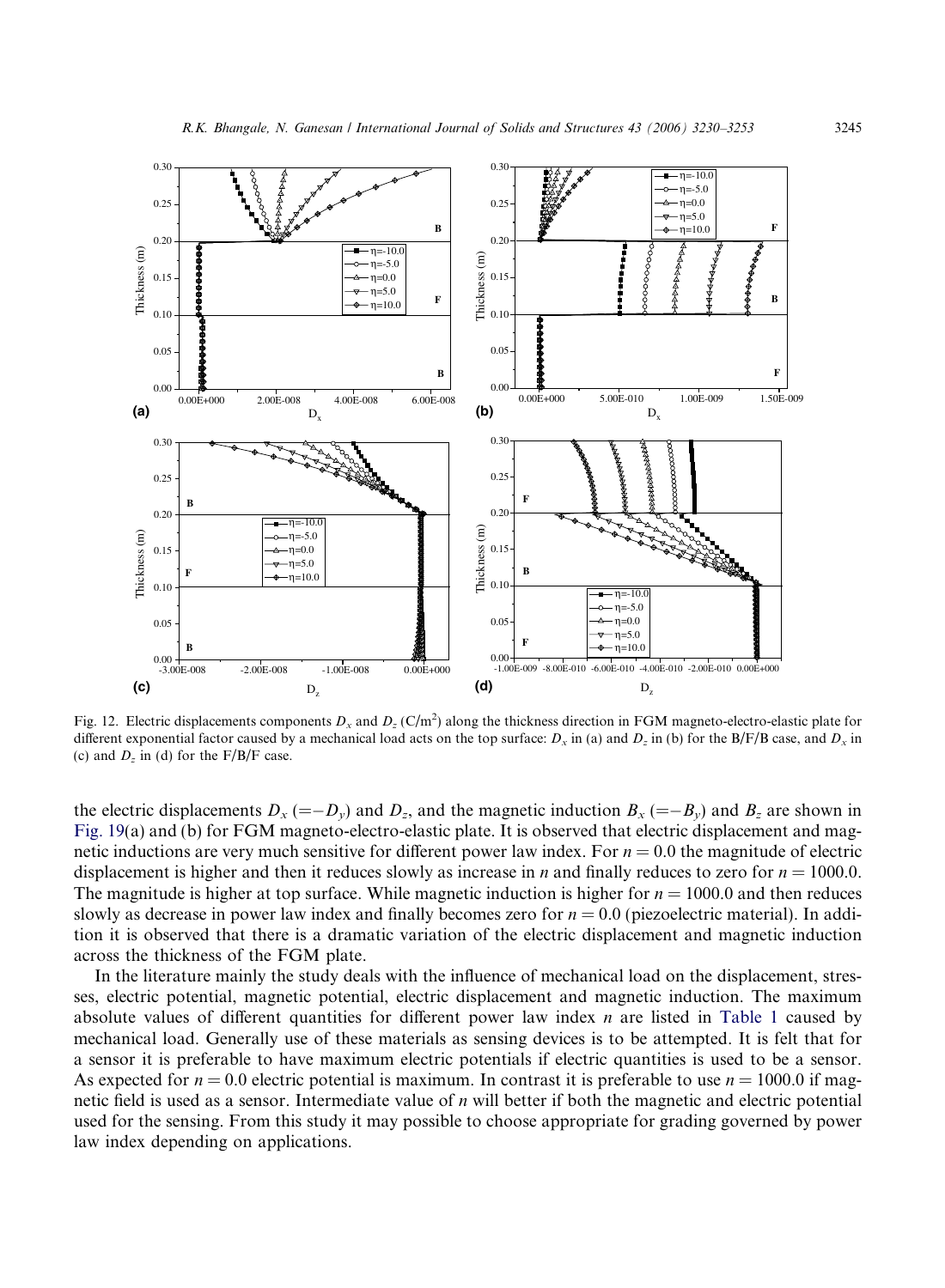

Fig. 13. Magnetic induction components  $B_x$  and  $B_z$  (Wb/m<sup>2</sup>) along the thickness direction in FGM magneto-electro-elastic plate for different exponential factor caused by a mechanical load acts on the top surface:  $B_x$  in (a) and  $B_z$  in (b) for the B/F/B case, and  $B_x$  in (c) and  $B_z$  in (d) for  $F/B/F$  case.



Fig. 14. Elastic displacement variation across the thickness: (a)  $U_x$  and (b)  $U_z$ .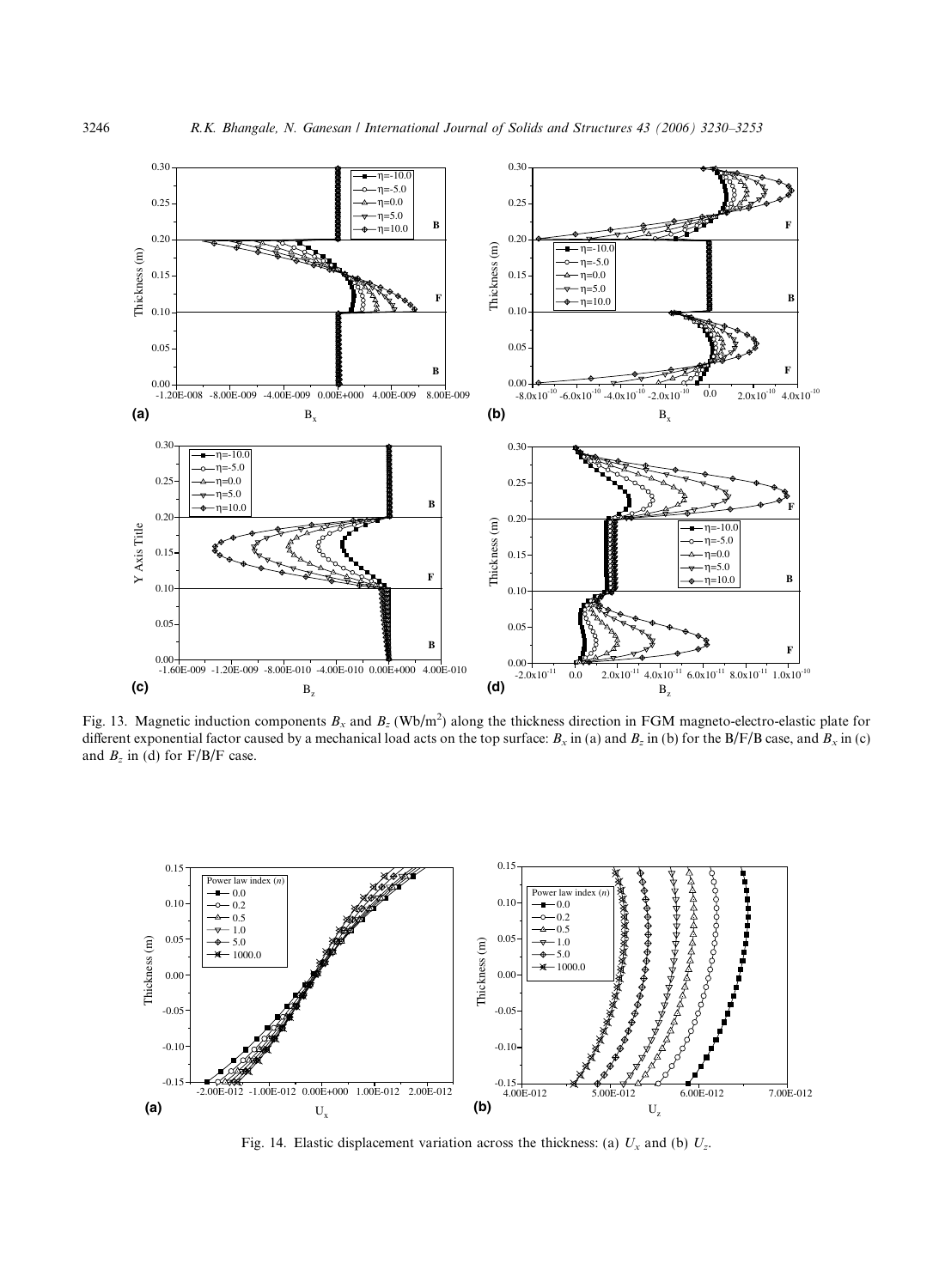

Fig. 15. Potential distribution across the thickness: (a) electric and (b) magnetic.



Fig. 16. Stress variation across the FGM plate thickness: (a)  $\sigma_{xx}$  and (b)  $\sigma_{zz}$ .



Fig. 17. Variation of shear stress across the thickness of FGM plate.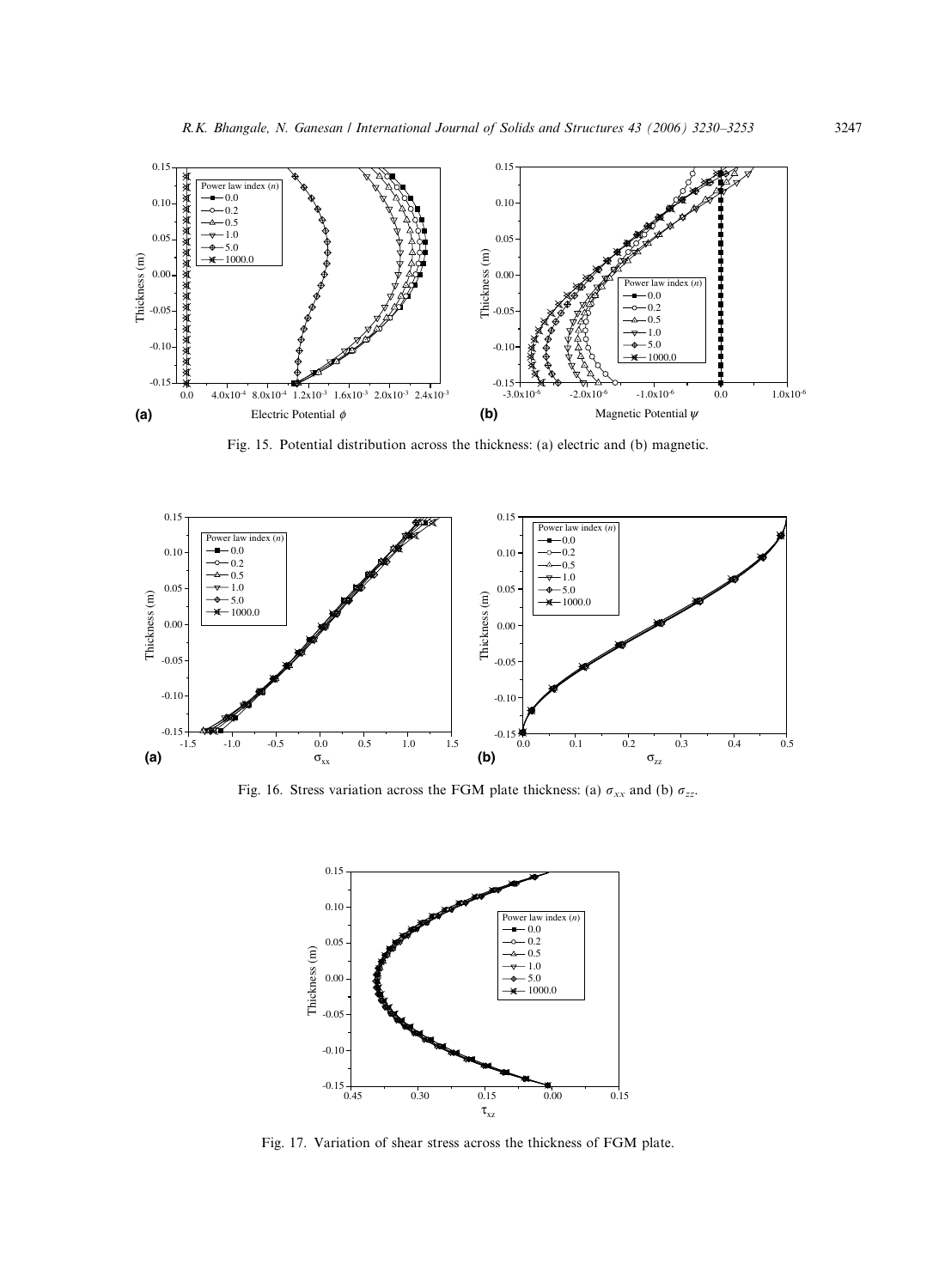

Fig. 18. Variation of electric displacement across the thickness of plate: (a)  $D_x$  and (b)  $D_z$ .



Fig. 19. Variation of magnetic induction across the thickness of plate: (a)  $B_x$  and (b)  $B_z$ .

## *5.4. Electrical potential (load) on the top surface of the FGM plate (Model-II)*

The FGM magneto-electro-elastic plate is loaded electrically on the top surface of sinusoidal distribution  $\phi = \phi_0 \sin(\pi/L_x) \sin(\pi/L_y)$  by an amount of  $\phi_0 = 1$ V. The response has been calculated at same location i.e. horizontal coordinate fixed at  $(x, y) = (0.75L_x, 0.25L_y)$ . Consistent load vector approach is used in finite element sense to evaluate the response of the system.

Fig. 20(a) and (b) shows the distribution of the elastic displacement  $u_x = -u_y$  in the FGM plate. It is noticed that elastic displacements pattern in the plate are completely dissimilar as compared to caused by mechanical load. For power law index  $n = 0.0$  the maximum inplane displacements has been noticed and subsequently there is decrease in displacements as increase in the power law index,  $n = 1000.0$  there is minimum elastic displacement. This fact can be explained by looking at the properties of magnetostrictive material where piezoelectric coefficients are zero and the present study magneto electric coupling has been neglected.

Fig. 21(a) shows the variation of the  $\phi$  electric potential for FGM plate across the thickness direction. As *n* increases the magnitude of electric potential is increases and attains maximum for *n* = 5.0. Further it is note that magnitude of all power law indexes is 0.5 at the top surface of the plate. Fig. 21(b) shows the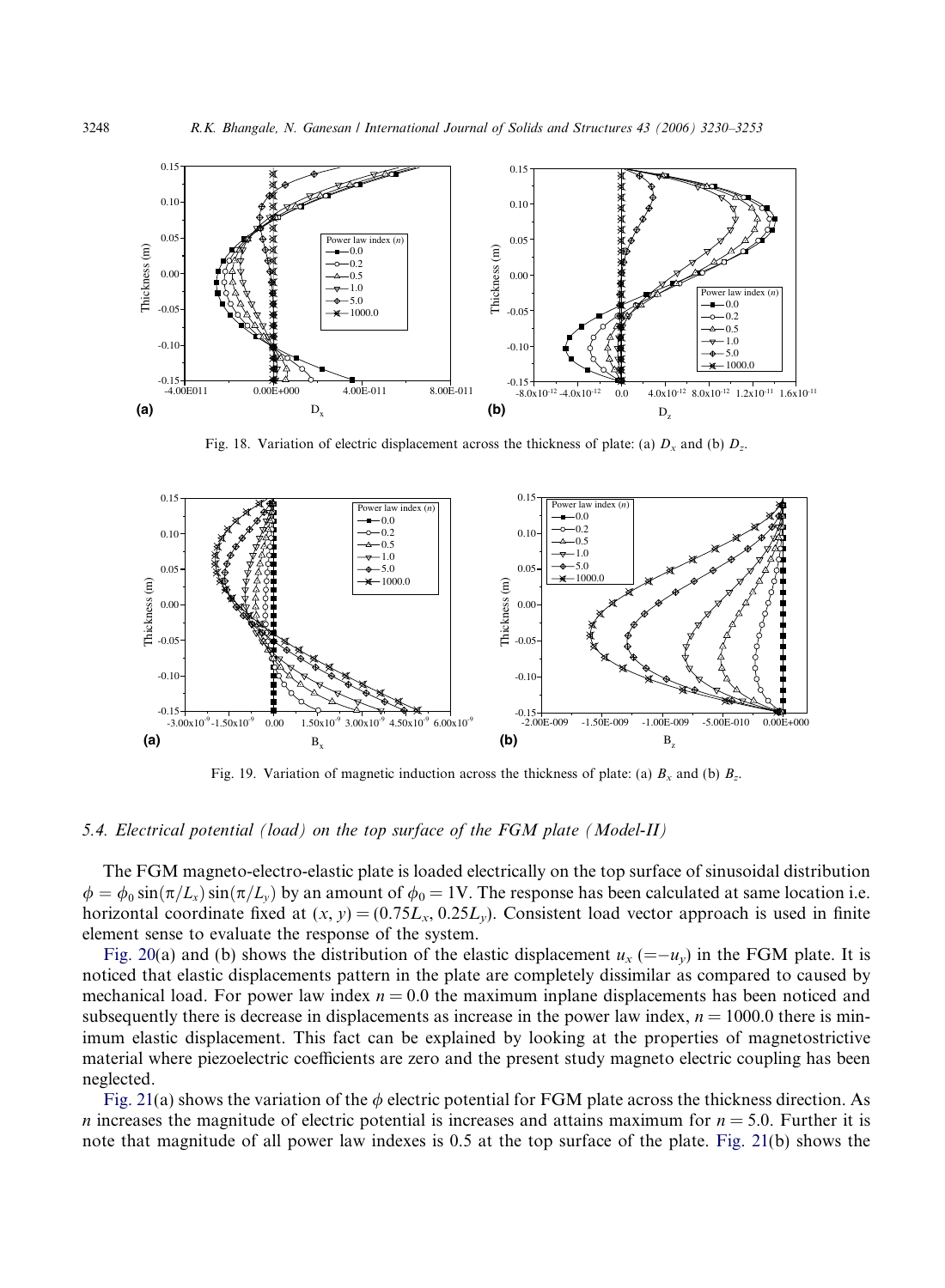| resuns for simply supported I GM plate (model II) with applied incentalities sinusoidal traction |                                 |                         |                         |                         |                                                  |  |
|--------------------------------------------------------------------------------------------------|---------------------------------|-------------------------|-------------------------|-------------------------|--------------------------------------------------|--|
| $x = 0.75, y = 0.25$                                                                             | $n = 0.0$ (BaTiO <sub>3</sub> ) | $n=0.2$                 | $n=1.0$                 | $n = 5.0$               | $n = 1000.0$ (CoFe <sub>2</sub> O <sub>4</sub> ) |  |
| $u_x$ [m]                                                                                        | $-2.18 \times 10^{-12}$         | $-1.97 \times 10^{-12}$ | $-1.75 \times 10^{-12}$ | $-1.66 \times 10^{-12}$ | $-1.37 \times 10^{-12}$                          |  |
| $u_{v}$ [m]                                                                                      | $2.18 \times 10^{-12}$          | $1.97 \times 10^{-12}$  | $1.75 \times 10^{-12}$  | $1.66 \times 10^{-12}$  | $1.37 \times 10^{-12}$                           |  |
| $w$ [m]                                                                                          | $6.55 \times 10^{-12}$          | $6.19 \times 10^{-12}$  | $5.74 \times 10^{-12}$  | $5.42 \times 10^{-12}$  | $5.16 \times 10^{-12}$                           |  |
| $\phi$ [V]                                                                                       | 0.00235                         | 0.0023                  | 0.0021                  | 0.00139                 | $1.27 \times 10^{-12}$                           |  |
| $\psi$ [C/s]                                                                                     | $0.0\,$                         | $-3.93 \times 10^{-7}$  | $-2.30 \times 10^{-6}$  | $-2.61 \times 10^{-6}$  | $-2.84 \times 10^{-6}$                           |  |
| $\sigma_{xx}$ [Pa]                                                                               | 1.26                            | 1.21                    | 1.15                    | 1.10                    | 1.35                                             |  |
| $\sigma_{yy}$ [Pa]                                                                               | $-1.26$                         | $-1.21$                 | $-1.15$                 | $-1.10$                 | $-1.35$                                          |  |
| $\sigma_{zz}$ [Pa]                                                                               | 0.49                            | 0.49                    | 0.49                    | 0.49                    | 0.49                                             |  |
| $\sigma_{zx}$ [Pa]                                                                               | $-0.396$                        | $-0.389$                | $-0.391$                | $-0.395$                | $-0.389$                                         |  |
| $D_x$ [C/m <sup>2</sup> ]                                                                        | $-2.56 \times 10^{-11}$         | $-2.21 \times 10^{-11}$ | $-1.48 \times 10^{-11}$ | $-6.14 \times 10^{-12}$ | 0.0                                              |  |
| $D_x$ [C/m <sup>2</sup> ]                                                                        | $2.56 \times 10^{-11}$          | $2.21 \times 10^{-11}$  | $1.48 \times 10^{-11}$  | $6.14 \times 10^{-12}$  | 0.0                                              |  |
| $D_z$ [C/m <sup>2</sup> ]                                                                        | $1.40 \times 10^{-11}$          | $1.35 \times 10^{-11}$  | $1.04 \times 10^{-11}$  | $2.89 \times 10^{-12}$  | 0.0                                              |  |
| $B_x$ [Wb/m <sup>2</sup> ]                                                                       | 0.0                             | $1.51 \times 10^{-9}$   | $3.64 \times 10^{-9}$   | $4.42 \times 10^{-9}$   | $4.88 \times 10^{-9}$                            |  |
| $B_x$ [Wb/m <sup>2</sup> ]                                                                       | $0.0\,$                         | $-1.51 \times 10^{-9}$  | $-3.64 \times 10^{-9}$  | $-4.42 \times 10^{-9}$  | $-4.88 \times 10^{-9}$                           |  |
| $B_z$ [Wb/m <sup>2</sup> ]                                                                       | 0.0                             | $-2.31 \times 10^{-9}$  | $-8.10 \times 10^{-9}$  | $-1.29 \times 10^{-9}$  | $-1.59 \times 10^{-9}$                           |  |

| Results for simply supported FGM plate (Model-II) with applied mechanical sinusoidal traction |  |  |
|-----------------------------------------------------------------------------------------------|--|--|
|                                                                                               |  |  |

Table 1

Maximum (in absolute value) across the thickness computed at  $x = 0.75$ ,  $y = 0.25$ .



Fig. 20. Elastic displacement variation across the thickness: (a)  $U_x$  and (b)  $U_z$ .

variation of the magnetic potential across the thickness direction. It is seen that  $\psi$  vary dramatically across the thickness of the FGM plate.

Fig. 22(a) and (b) shows the distribution of the stress components  $\sigma_{xx}$  (= $-\sigma_{yy}$ ) and  $\sigma_{zz}$  across the thickness of the FGM plate respectively. It is observed that for  $n = 0.0$  the magnitude of  $\sigma_{xx}$  is higher. This phenomenon has been expected as the elastic displacements are higher for  $n = 0.0$ . In case of  $\sigma_{zz}$  distribution it is seen that magnitude of stress distribution is higher for power law index  $n = 1.0$  where the composition variation is linear for functionally graded magneto-electro-elastic material. In contrast to mechanical load here completely different magnitude and pattern of stresses has been observed.

Fig. 23(a) and (b) shows the electric displacements  $D_x = -D_y$  and  $D_z$ , and the magnetic induction  $B_x$  $(=-B_y)$  and  $B_z$  are shown in Fig. 24(a) and (b) for FGM magneto-electro-elastic plate. It is observed that electric displacement and magnetic inductions are very much sensitive for different power law index. For  $n = 0.0$  the magnitude of electric displacement is higher and then it reduces slowly as increase in *n* and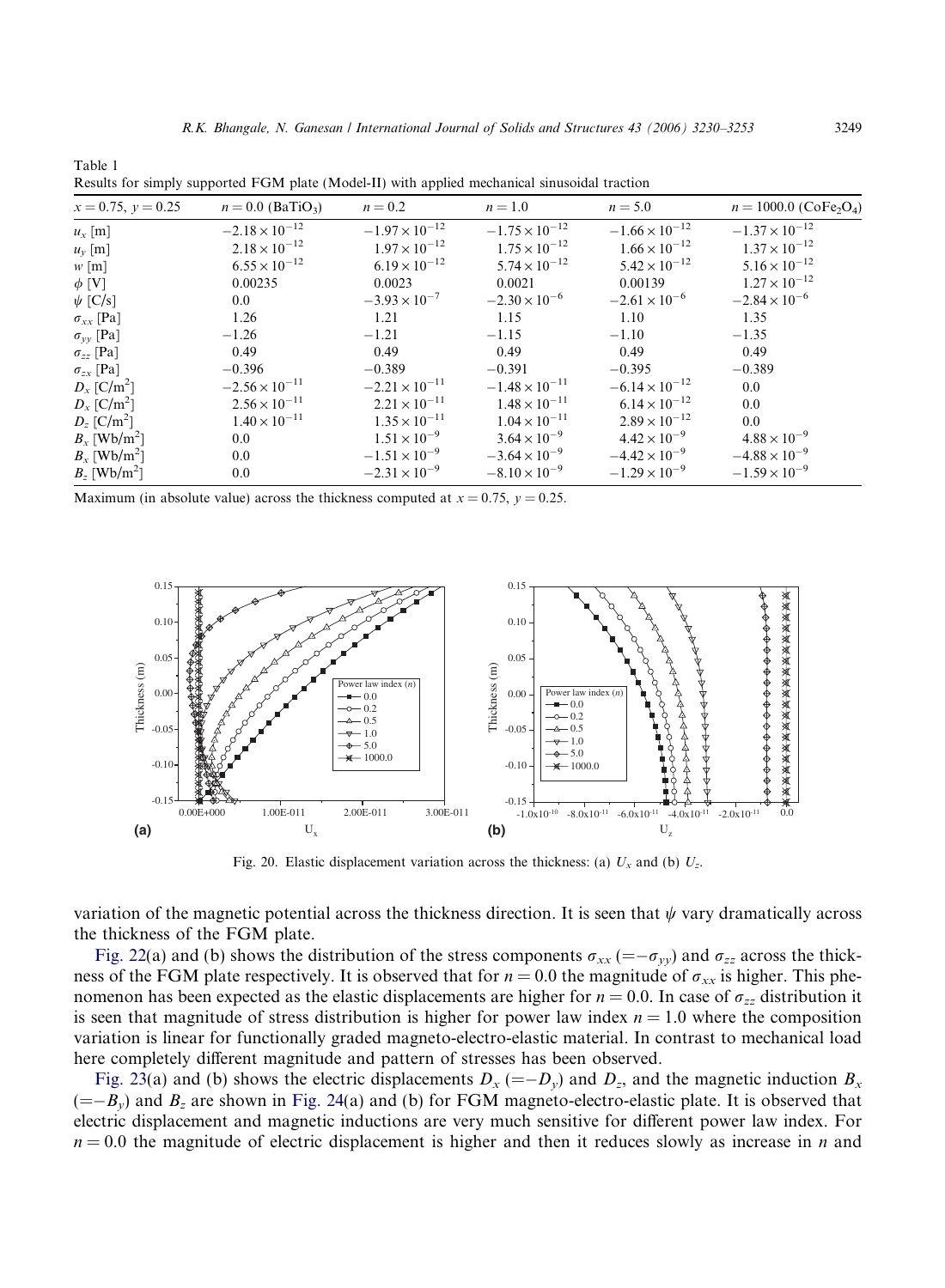

Fig. 21. Potential distribution across the thickness: (a) electric and (b) magnetic.



Fig. 22. Stress variation across the thickness of FGM plate: (a)  $\sigma_{xx}$  and (b)  $\sigma_{zz}$ .



Fig. 23. Variation of electric displacement across the thickness of plate: (a)  $D_x$  and (b)  $D_z$ .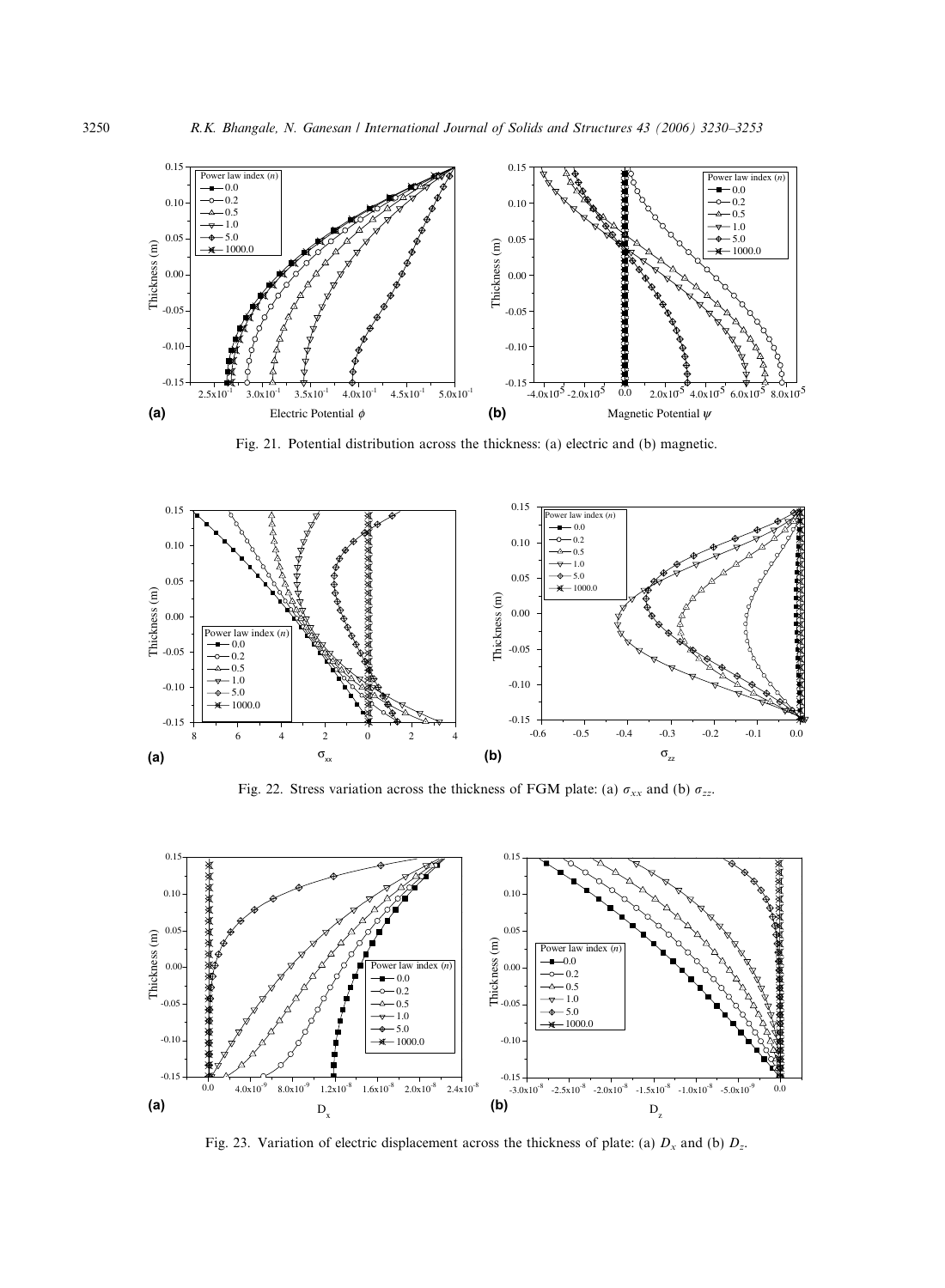

Fig. 24. Variation of magnetic induction across the thickness of plate: (a)  $B_x$  and (b)  $B_z$ .

Table 2 Material coefficients of the magneto-electro-elastic plate

|                       | CoFe <sub>2</sub> O <sub>4</sub> | BaTiO <sub>3</sub> |
|-----------------------|----------------------------------|--------------------|
| $\mathcal{C}_{11}$    | 286                              | 166                |
| ${\cal C}_{12}$       | 173                              | 77                 |
| $\mathcal{C}_{13}$    | 170                              | 78                 |
| $C_{33}$              | 269.5                            | 162                |
| $\mathcal{C}_{44}$    | 45.3                             | 43                 |
| $\boldsymbol{e}_{15}$ | $\boldsymbol{0}$                 | 11.6               |
| $e_{31}$              | $\boldsymbol{0}$                 | $-4.4$             |
| $e_{33}$              | $\boldsymbol{0}$                 | 18.6               |
| $\varepsilon_{31}$    | $0.08\,$                         | 11.2               |
| $\varepsilon_{33}$    | 0.093                            | 12.6               |
| $\mu_{11}$            | $-5.9$                           | 0.05               |
| $\mu_{33}$            | 1.57                             | $0.1\,$            |
| $q_{\rm 15}$          | 560                              | $\mathbf{0}$       |
| $q_{31}$              | 580                              | $\mathbf{0}$       |
| $q_{33}$              | 700                              | $\bf{0}$           |
| $\mathfrak{m}_{11}$   | $\boldsymbol{0}$                 | $\mathbf{0}$       |
| $m_{33}$              | $\boldsymbol{0}$                 | $\bf{0}$           |

 $C_{ij}$  in 10<sup>9</sup> N/m<sup>2</sup>,  $e_{ij}$  in C/m<sup>2</sup>,  $\varepsilon_{ij}$  in 10<sup>-9</sup> C/V m,  $q_{ij}$  in N/(A m),  $\mu_{ij}$  in 10<sup>-4</sup> N s<sup>2</sup>/C<sup>2</sup>,  $m_{ij}$  in 10<sup>-9</sup> N s/V C.

finally reduces to zero for  $n = 1000.0$ . Magnetic induction is zero for the  $n = 0.0$  and then magnitude increases and attains maximum at  $n = 5.0$  and finally reduces to zero for  $n = 1000.0$ . This is due to the coupling between piezoelectric and magnetostrictive material has been neglected in the present study. Magnetic induction changes dramatically across the thickness of the FGM plate.

## 6. Conclusion

A series solution is assumed in the plane of the plate and finite element procedure is adopted across the thickness of the plate to solve the magneto-electro-elastic plate under mechanical and electrical loading.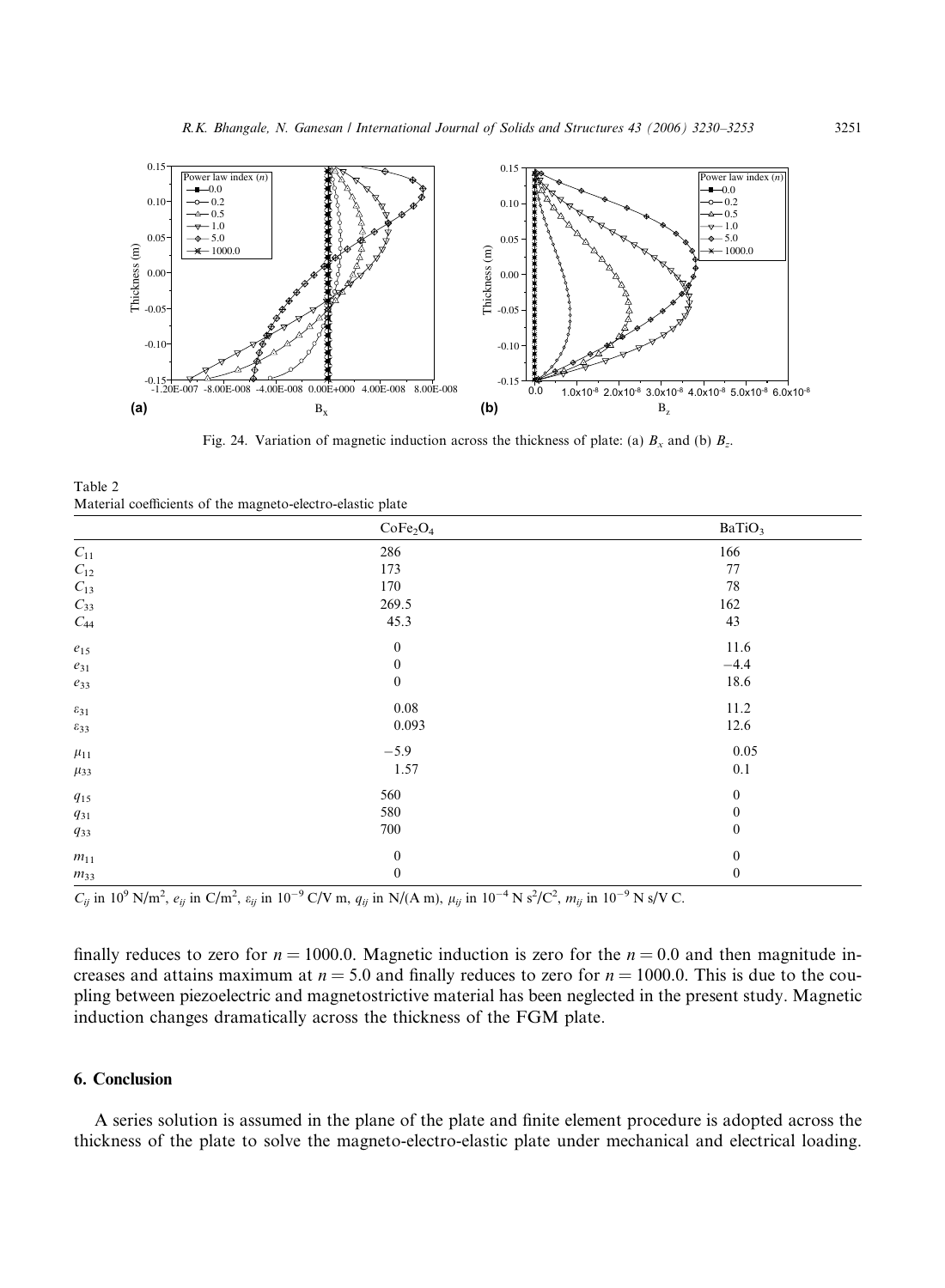The model is derived based on constitutive equation of piezomagnetic material. Coupling between elasticity, electric and magnetic effects are included in the analysis. The magneto electric coupling is neglected. The results of the present model are in good agreement with the exact benchmark solution for functionally graded and layered magneto-electro-elastic plate given by Pan and Han (2005). The FGM plate is graded in the thickness direction and a simple power law index will govern the magneto-electric constituents profile across the thickness. It is found that different exponential factors in Functionally graded and layered plate (Model-I) and different power law index in functionally graded plate (Model-II) produce different magnitudes of the response curve. As compare to mechanical loading, the electric potential produce completely different normal stress components distribution for different exponential factor and different power law index. In addition stacking sequences have substantial effect on the induced magnetic, electric, and elastic fields. The advantage of functionally graded material model over the layered model is that there is no discontinuity between the electric, magnetic, electric displacement and magnetic induction between the layers. It is felt that the present numerical study is highly useful for characterising FGM magneto-electro-elastic system for use as a sensors or actuators.

## Acknowledgement

Authors would like to thank Professor E. Pan and F. Han, Department of Civil Engineering, University of Akron, OH, USA for giving valuable suggestion and providing literature.

## Appendix

See Table 2.

## References

Buchanan, G.R., 2003. Free vibration of an infinite magneto-electro-elastic cylinder. J. Sound Vib. 268, 413–426.

Buchanan, G.R., 2004. Layered verses multiphase magneto-electro-elastic composites. Composites B (Engg) 35, 413–420.

- Chen, W.Q., Lee, K.Y., 2003. Alternative state space formulations for magneto electric thermo elasticity with transverse isotropy and the application to bending analysis of nonhomogeneous plate. Int. J. Solids Struct. 33 (7), 977–990.
- Chen, W.Q., Lee, K.Y., Ding, H.J., 2005. On free vibration of non-homogeneous transversely isotropic magneto-electro-elastic plates. J. Sound Vib. 279, 237–251.
- Harshe, G., Dougherty, J.P., Newnham, R.E., 1993. Theoretical modeling of multilayered magnetoelectric composites. Int. J. Appl. Electromag. Mater. 4, 145–159.
- Lage, G.R., Soares, C.M., Soares, C.A., Reddy, J.N., 2004. Layer wise partial mixed finite element analysis of magneto-electro-elastic plates. Comput. Struct. 76, 299–317.
- Li, J.Y., 2000. Magnetoelectroelastic multi-inclusion and inhomogeneity problems and their applications in composite materials. Int. J. Eng. Sci. 38, 1993–2011.

Liew, K.M., Yang, J., Kitipronchai, S., 2003. Postbuckling of piezoelectric FGM plates subjected to thermo-electro-mechanical loading. Int. J. Solids Struct. 40, 3869–3892.

Nan, C.W., 1994. Magnetoelectric effect in composites of piezoelectric and piezomagnetic phases. Phys. Rev. B 50, 6082– 6088.

Pan, E., 2001. Exact solution for simply supported and multilayered magneto-electro-elastic plates. J. Appl. Mech., ASME 68, 608– 618.

Pan, E., Han, F., in press. Green's function for transversely isotropic piezoelectric functionally graded multilayered half spaces. Int. J. Solids Struct., doi:10.1016/j.ijsolstr.2004.11.003.

Pan, E., Han, F., 2005. Exact solution for functionally graded and layered magneto-electro-elastic plates. Int. J. Eng. Sci. 43, 321– 339.